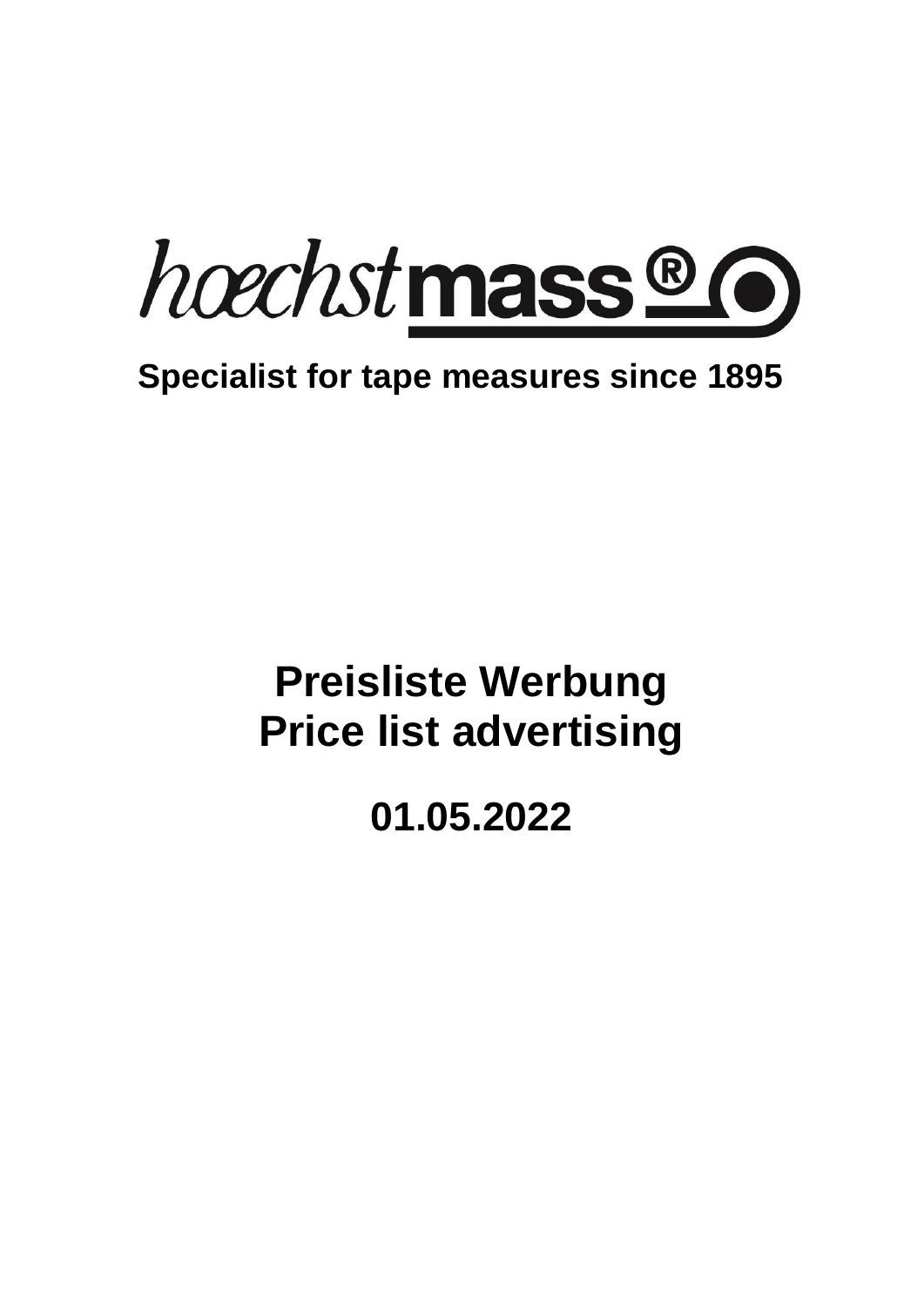#### **Preisliste Werbung Price list advertising Konditionen 01.05.2022 conditions**



| _____ |  |
|-------|--|
|       |  |

Liefermenge = Bestellmenge +/- 10% ab 10.000 Stück +/- 5%

Unsere Zahlungskonditionen: Vorauskasse -4% Skonto bei Auftragserteilung.

Grundsätzlich bestätigen wir keine Fix-Termine. Sofern es die Produktion ermöglicht, versuchen wir die gewünschten Liefertermine möglich zu machen. Für Verzögerungen, die nach Übergabe an den Transportdienstleister entstehen, übernehmen wir keine Haftung.

Angebote erfolgen unter Vorbehalt der Begutachtung des Layouts. Die genannten Preise basieren auf Anlieferung druckfähiger Vorlagen durch den Kunden gemäß unserer allgemeinen Druckvorgaben.

Bei Auftragserteilung ist der erste Korrekturabzug inklusive, jeder weitere wird mit 25 € je Korrekturabzug berechnet.

Abweichungen in Materialien und Farben, und von vorab übersendeten Mustern, sind produktionsbedingt und berechtigen nicht zu Reklamationen.

Wir weisen darauf hin, dass die Druckhaftung nicht resistent ist gegenüber Schweiß, Fetten und Ölen, Desinfektionsmitteln und Hitze.



Quantity delivered = quantity ordered  $+/-10\%$ from 10.000 pieces +/- 5%

Payment: in advance together with order less 4% discount.

Basically, we do not confirm fix dates. If production allows, we try to make the desired delivery dates possible. We assume no liability for delays that arise after transfer to the transport service provider.

The offer is conditional upon feasibility of layout.

The prices quoted are based on the delivery of printable templates by the customer in accordance with our general printing specifications.

In case of order: 1st. visual proof inclusive, further visual proofs will be charged with each  $25 \in$  (if modifications are desired).

Variations in our material and deviations from samples and printing colours due to the production are no reasons for complaints.

We must inform you that printing is not resistant against sweat, grease/oils, disinfectants, high humidity and heat.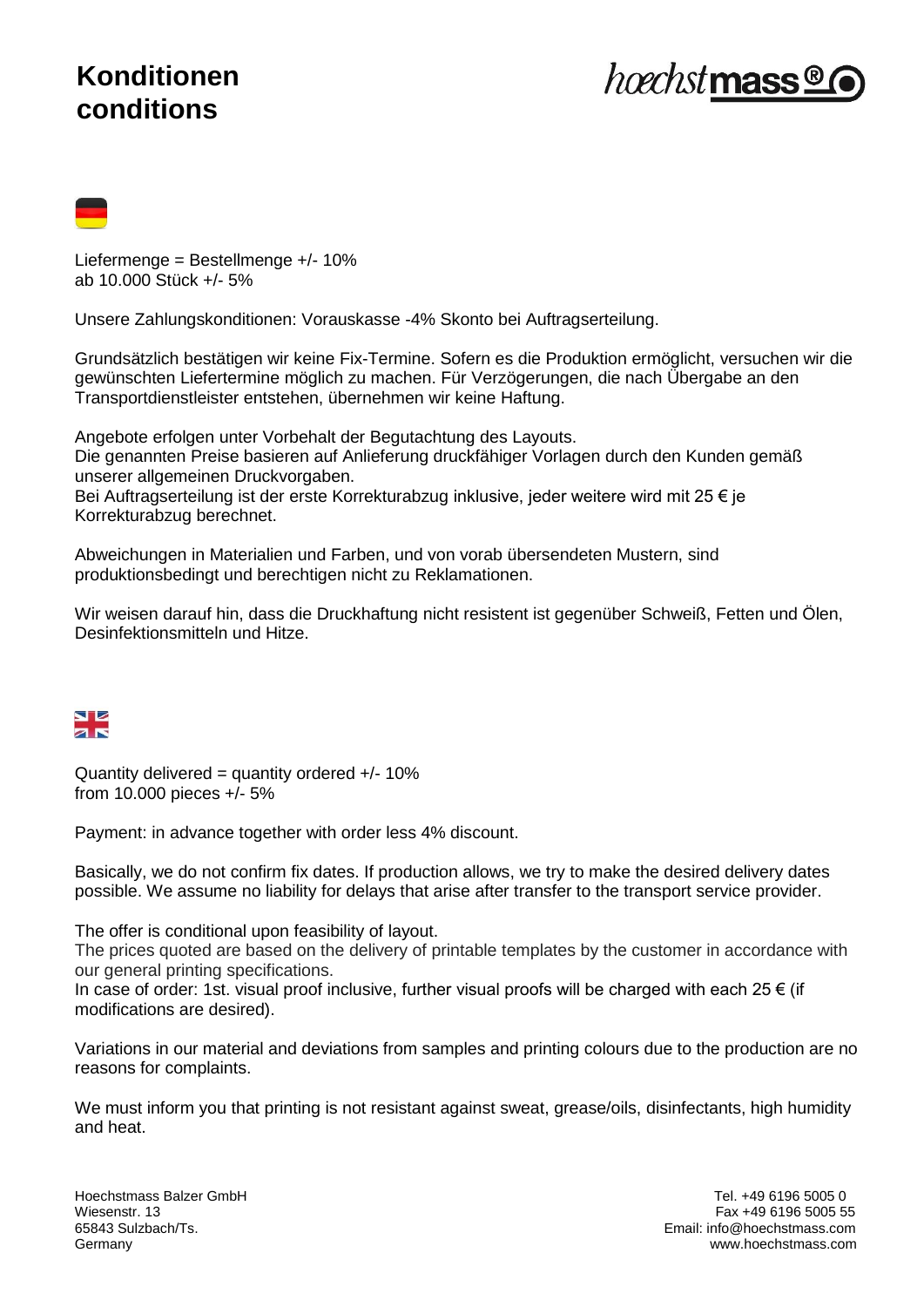#### $P_{\text{max}}$ **Werbeflächen & Optionen 01.05.2022 advertising space & options**





**hook attachment**

Hoechstmass Balzer GmbH Tel. +49 6196 5005 0 Fax +49 6196 5005 55 65843 Sulzbach/Ts. Email: info@hoechstmass.com Germany www.hoechstmass.com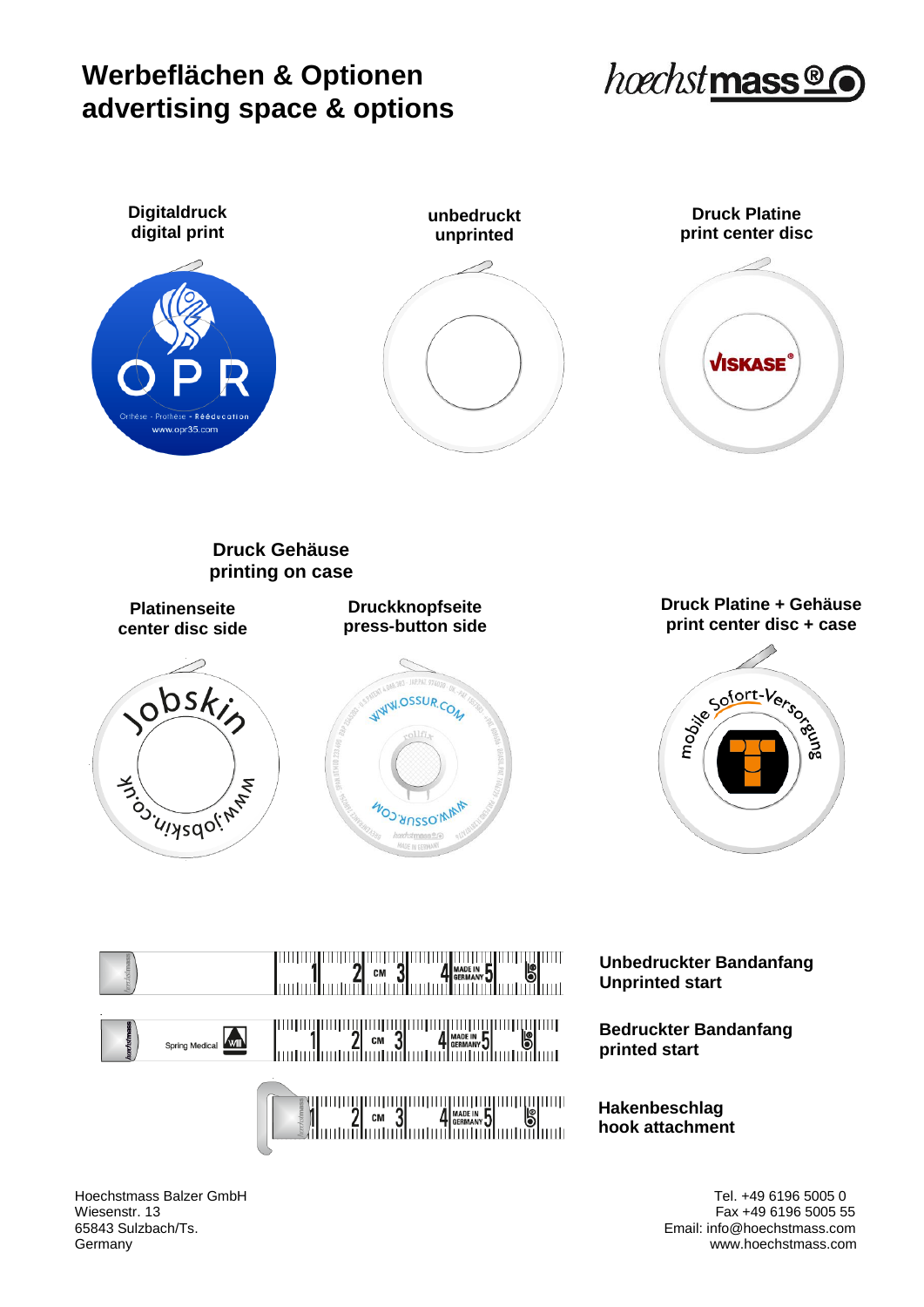

### **\* \* \* \* \* DIGITALDRUCK / DIGITAL PRINTING \* \* \* \* \***

#### **Menge** Grundpreis **ohne Druck** Aufpreis **Digitaldruck**  1 Seite Aufpreis **Digitaldruck**  beide Seiten **quantity basic price unprinted** surcharge **digital printing** 1 side surcharge **digital printing** both sides  $50$  5,44 €  $\begin{array}{|c|c|c|c|c|} \hline 5,86 & \infty & 11,71 & \infty \ \hline \end{array}$  $100$  4,37 € 3,66 € 7,31 €  $200$  3,56 € 2,27 € 4,53 €  $300$  3,16 € 1,67 € 3,33 €  $\begin{array}{|c|c|c|c|c|c|c|c|} \hline 600 & 2,89 & \text{\textendash} & 1,75 & \text{\textendash} & 3,50 & \text{\textendash}$ 1.200 2,62 € 1,02 € 2,04 € **Setup-Kosten 125,00 € 250,00 € costs for setup**

**picco W84203 cm/inch**

#### **rollfix W80103 cm/cm W80203 cm/inch**

| <b>Menge</b>    | Grundpreis<br>ohne Druck | Aufpreis<br><b>Digitaldruck</b><br>1 Seite | Aufpreis<br><b>Digitaldruck</b><br>beide Seiten |
|-----------------|--------------------------|--------------------------------------------|-------------------------------------------------|
| quantity        | basic price<br>unprinted | surcharge<br>digital printing<br>1 side    | surcharge<br>digital printing<br>both sides     |
| 50              | $5,44 \in$               | 5,86€                                      | 11,71 €                                         |
| 100             | 4,37 €                   | 3,66€                                      | 7,31 €                                          |
| 200             | 3,56 €                   | 2,27€                                      | 4,53 €                                          |
| 300             | 2,76€                    | 1,67€                                      | $3,33 \in$                                      |
| 600             | 2,61€                    | 1,75€                                      | 3,50 €                                          |
| 1.200           | 2,37€                    | 1,02€                                      | 2,04 €                                          |
| Setup-Kosten    |                          |                                            |                                                 |
| costs for setup |                          | 125,00€                                    | 250,00€                                         |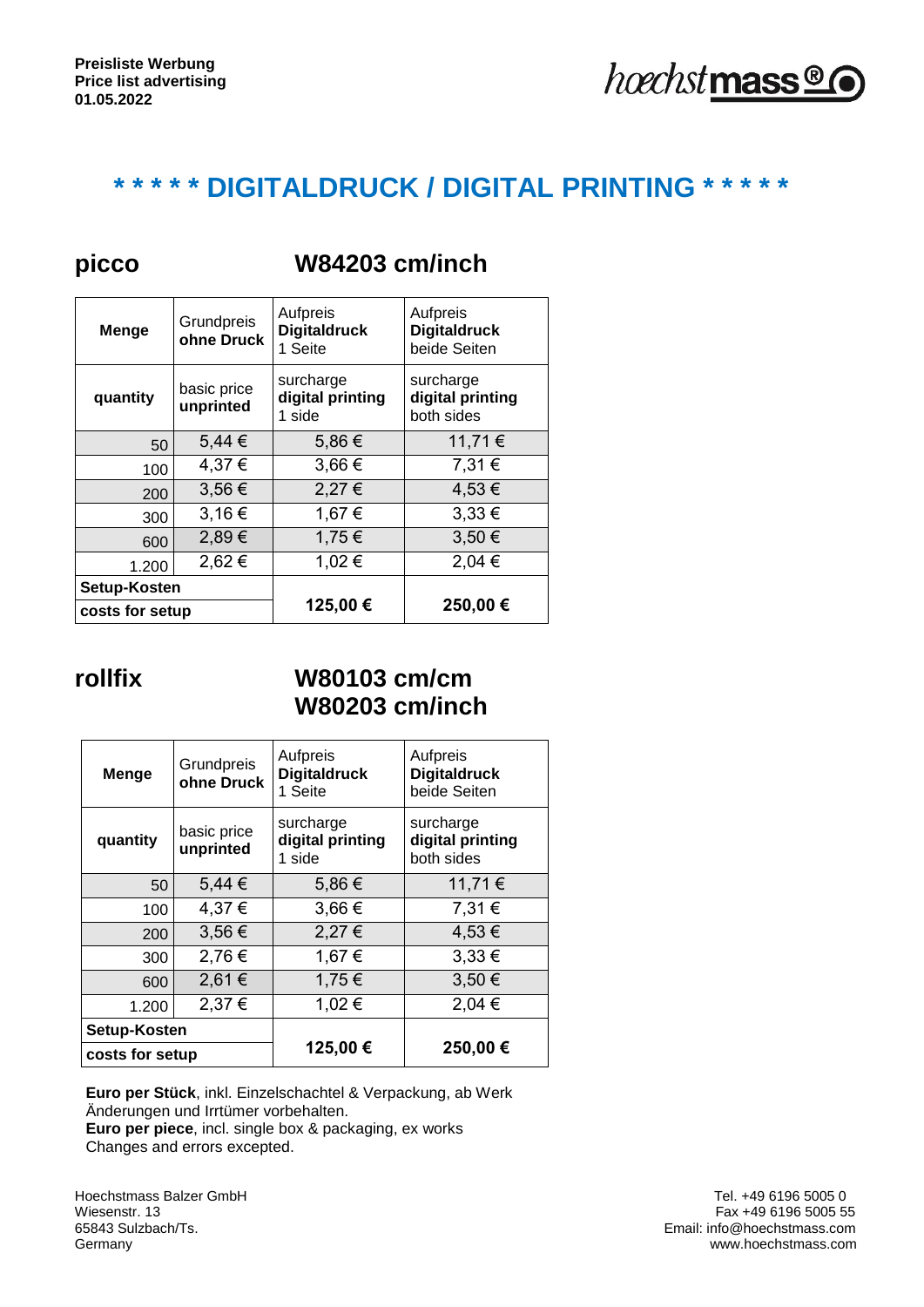hoechst mass<sup>®</sup>

### **picco W84203 cm/inch**

| <b>Menge</b>            | Grundpreis<br>ohne Druck | Aufpreis<br><b>Druck Platine</b><br>je Farbe       | Aufpreis<br><b>Druck Gehäuse</b><br>je Farbe & Seite | Aufpreis<br>bedruckter<br><b>Bandanfang</b><br>je Farbe und Seite |
|-------------------------|--------------------------|----------------------------------------------------|------------------------------------------------------|-------------------------------------------------------------------|
| quantity                | basic price<br>unprinted | surcharge<br>printing<br>center disc<br>per colour | surcharge<br>printing case<br>per colour & side      | surcharge<br>printed tape start<br>per colour & side              |
| 300                     | 3,16€                    | 0,35€                                              | 0,45€                                                |                                                                   |
| 600                     | 2,89€                    | $0,25 \in$                                         | 0,35€                                                | 0,41€                                                             |
| 1.200                   | 2,61€                    | 0,18€                                              | 0,27€                                                | $0,29 \in$                                                        |
| 2.500                   | 2,37€                    | 0,17€                                              | $0,25 \in$                                           | 0,23€                                                             |
| 5.000                   | 2,28€                    | 0,14€                                              | $0,24 \in$                                           | 0,15€                                                             |
| 10.000                  | 2,16€                    | 0,13€                                              | $0,23 \in$                                           | 0,12€                                                             |
| 25.000                  | 2,10€                    | 1,02€                                              | $0,22 \in$                                           | 0,11€                                                             |
| Sieb- / Einrichtekosten |                          | 88,00€                                             | 88,00€                                               | 88,00€                                                            |
| repro / screen costs    |                          |                                                    |                                                      |                                                                   |

| Maßband mit <b>Hakenbeschlag</b>                                           | $0,33 \in$ | je Stück   |
|----------------------------------------------------------------------------|------------|------------|
| Tape measure with <b>hook attachment</b>                                   | $0,33 \in$ | per piece  |
| Gehäuse mit Karabiner anstelle Schlüsselkette                              | 0,13€      | je Stück   |
| case with <b>carabiner</b> instead of key chain                            | 0,13€      | per piece  |
| Druck in <b>Kundenfarbe</b> (PMS / HKS)<br>außerhalb der 17 Standardfarben | 84.00 €    | je Farbe   |
| Printing in customer colour (PMS / HKS)<br>beyond our 17 standard colours  | 84.00 €    | per colour |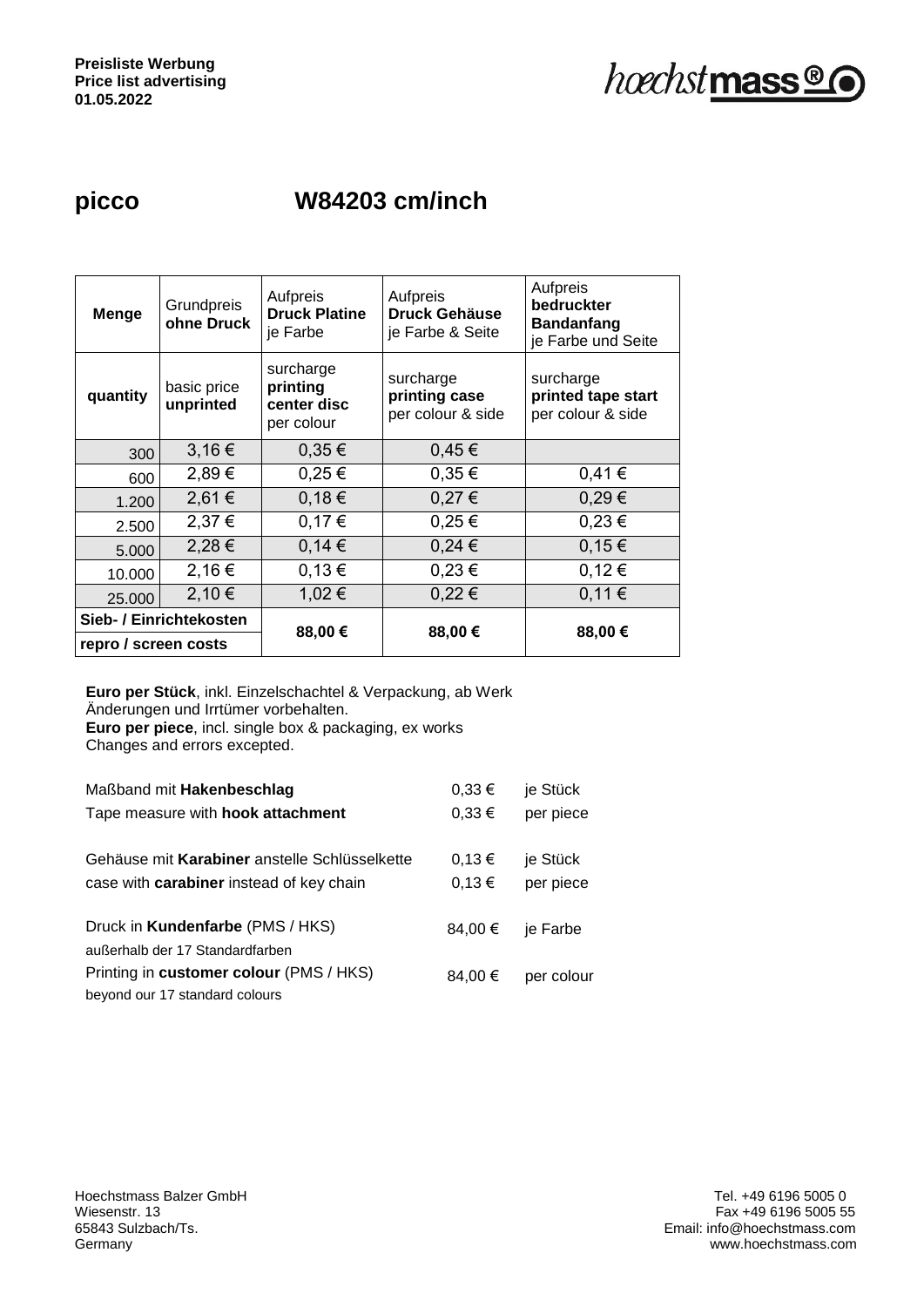

## **pillow W76203 cm/inch**

| <b>Menge</b> | Grundpreis<br>ohne Druck | Aufpreis<br><b>Werbedruck 4c</b>       | Aufpreis<br>bedruckter<br><b>Bandanfang</b><br>je Farbe und Seite |
|--------------|--------------------------|----------------------------------------|-------------------------------------------------------------------|
| quantity     | basic price<br>unprinted | surcharge<br>advertising imprint<br>4c | surcharge<br>printed tape start<br>per colour & side              |
| 300          | 3,04 €                   | 1,11€                                  |                                                                   |
| 600          | 2,82€                    | 0,50€                                  | 0,41€                                                             |
| 1.200        | 2,49€                    | $0,35 \in$                             | 0,29€                                                             |
| 2.500        | 2,27 €                   | 0,27€                                  | $0,23 \in$                                                        |
| 5.000        | 2,10€                    | 0,18€                                  | 0,15€                                                             |
| 10.000       | 1,98 €                   | 0,11€                                  | 0,12€                                                             |
| 25.000       | 1,93 €                   | $0,08 \in$                             | 0,11€                                                             |
| Reprokosten  |                          |                                        |                                                                   |
| repro costs  |                          | 88,00€                                 | 88,00€                                                            |

| Maßband mit Hakenbeschlag                                                  | $0,33 \in$     | je Stück              |
|----------------------------------------------------------------------------|----------------|-----------------------|
| Tape measure with hook attachment                                          | $0,33 \in$     | per piece             |
| Gehäuse mit Karabiner<br>case with <b>carabiner</b>                        | 0,37€<br>0,37€ | je Stück<br>per piece |
| Druck in <b>Kundenfarbe</b> (PMS / HKS)<br>außerhalb der 17 Standardfarben | 84.00 €        | je Farbe              |
| Printing in customer colour (PMS / HKS)<br>beyond our 17 standard colours  | 84.00 €        | per colour            |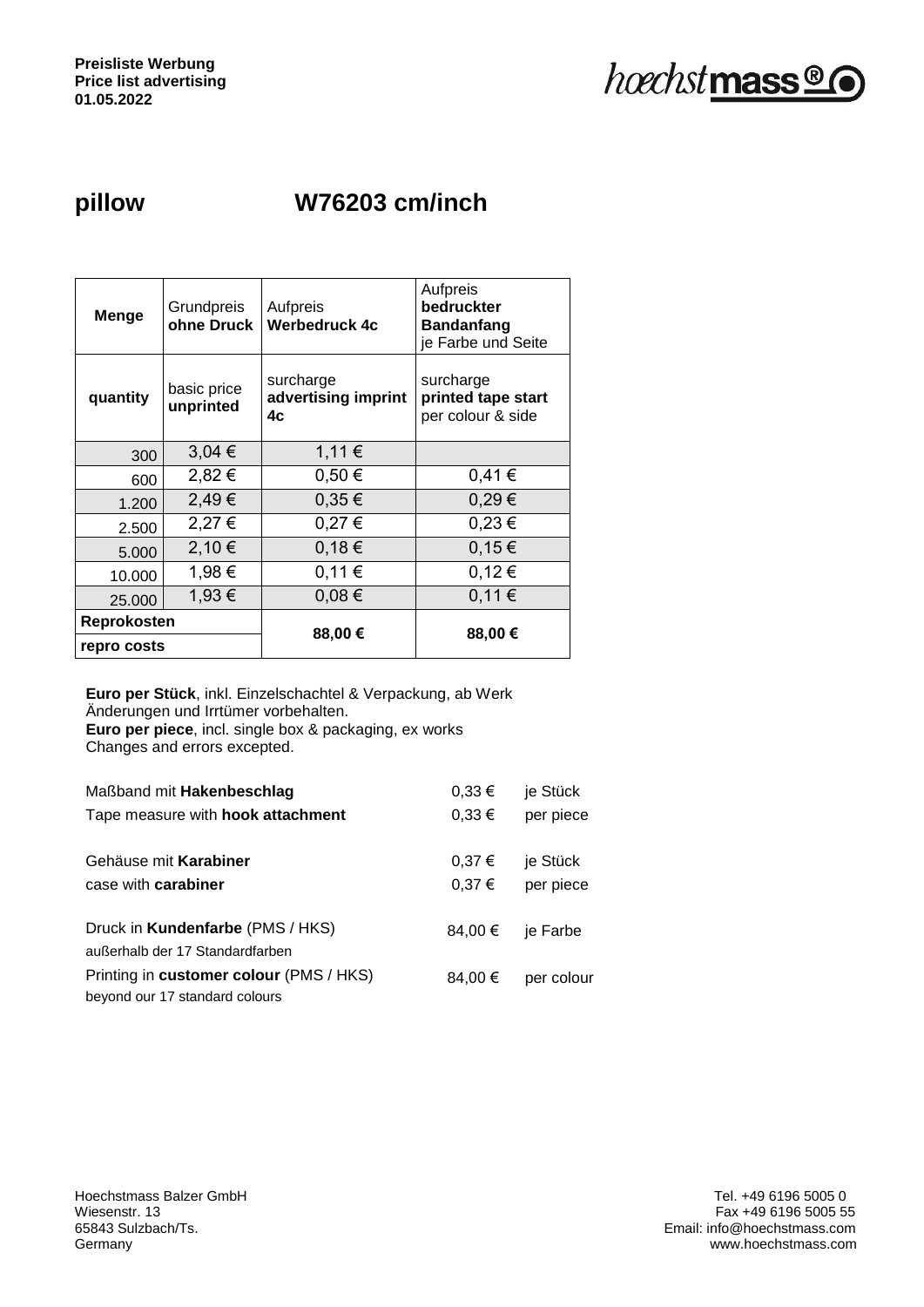#### **rollfix W80103 cm/cm W80203 cm/inch**

| <b>Menge</b>         | Grundpreis<br>ohne Druck | Aufpreis<br><b>Druck Platine</b><br>je Farbe       | Aufpreis<br><b>Druck Gehäuse</b><br>je Farbe & Seite | Aufpreis<br>unbedruckter<br>Bandanfang<br>beide Seiten | Aufpreis<br>bedruckter Bandanfang<br>je Farbe und Seite |
|----------------------|--------------------------|----------------------------------------------------|------------------------------------------------------|--------------------------------------------------------|---------------------------------------------------------|
| quantity             | basic price<br>unprinted | surcharge<br>printing<br>center disc<br>per colour | surcharge<br>printing case<br>per colour & side      | surcharge<br>unprinted tape start<br>both sides        | surcharge<br>printed tape start<br>per colour & side    |
| 300                  | 2,76€                    | 0,35€                                              | 0,45€                                                | 0,21€                                                  |                                                         |
| 600                  | 2,61 €                   | $0,25 \in$                                         | $0,35 \in$                                           | 0,16€                                                  | 0,41€                                                   |
| 1.200                | 2,37€                    | 0,18€                                              | 0,27€                                                | 0,13€                                                  | 0,29€                                                   |
| 2.500                | 2,17€                    | 0,17€                                              | $0,25 \in$                                           | 0,11€                                                  | 0,23€                                                   |
| 5.000                | 2,06€                    | 0,14€                                              | $0,24 \in$                                           | 0,08€                                                  | 0,15€                                                   |
| 10.000               | 1,98 €                   | 0,13€                                              | 0,23€                                                | 0,07€                                                  | 0,12€                                                   |
| 25.000               | 1,90 €                   | 0,12€                                              | $0,22 \in$                                           | 0,06€                                                  | 0,11€                                                   |
| repro / screen costs | Sieb- / Einrichtekosten  |                                                    | 88,00 €                                              | 88,00 €                                                |                                                         |

| Maßband mit Hakenbeschlag                | $0,33 \in$ | je Stück         |
|------------------------------------------|------------|------------------|
| Tape measure with <b>hook attachment</b> | $0.33 \in$ | per piece        |
| Druck in Kundenfarbe (PMS / HKS)         |            | 84,00 € je Farbe |
| außerhalb der 17 Standardfarben          |            |                  |
| Printing in customer colour (PMS / HKS)  | 84,00 €    | per colour       |
| beyond our 17 standard colours           |            |                  |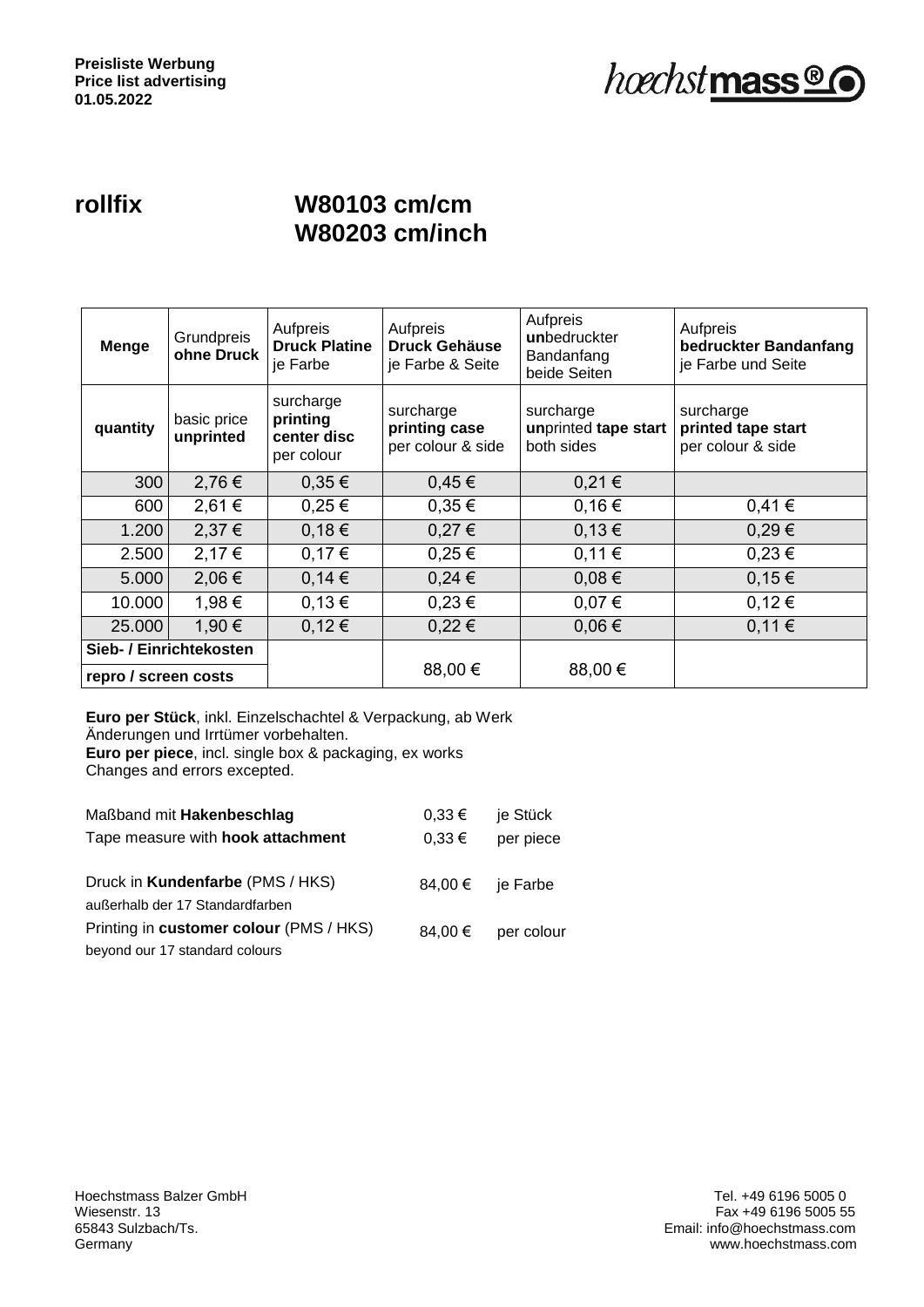

#### **rollfix-dia W80103-DIA cm/cm dia W80203-DIA inch/inch dia**

| Menge                   | Grundpreis<br>ohne Druck | Aufpreis<br><b>Druck Platine</b><br>je Farbe       | Aufpreis<br><b>Druck Gehäuse</b><br>je Farbe & Seite |
|-------------------------|--------------------------|----------------------------------------------------|------------------------------------------------------|
| quantity                | basic price<br>unprinted | surcharge<br>printing<br>center disc<br>per colour | surcharge<br>printing case<br>per colour & side      |
| 300                     | 3,29€                    | 0,35€                                              | 0,45€                                                |
| 600                     | 3,03€                    | $0,25 \in$                                         | $0.35 \in$                                           |
| 1.200                   | 2,70 €                   | 0,18€                                              | 0,27€                                                |
| 2.500                   | 2,42 €                   | 0,17€                                              | $0,25 \in$                                           |
| 5.000                   | 2,25€                    | 0,14€                                              | $0,24 \in$                                           |
| 10.000                  | 2,10€                    | 0,13€                                              | $0,23 \in$                                           |
| 25.000                  | 2,00 €                   | 0,12€                                              | 0,22€                                                |
| Sieb- / Einrichtekosten |                          | 88,00€                                             | 88,00€                                               |
| repro / screen costs    |                          |                                                    |                                                      |

| Druck in Kundenfarbe (PMS / HKS)        | 84,00 € ie Farbe   |
|-----------------------------------------|--------------------|
| außerhalb der 17 Standardfarben         |                    |
| Printing in customer colour (PMS / HKS) | 84,00 € per colour |
| beyond our 17 standard colours          |                    |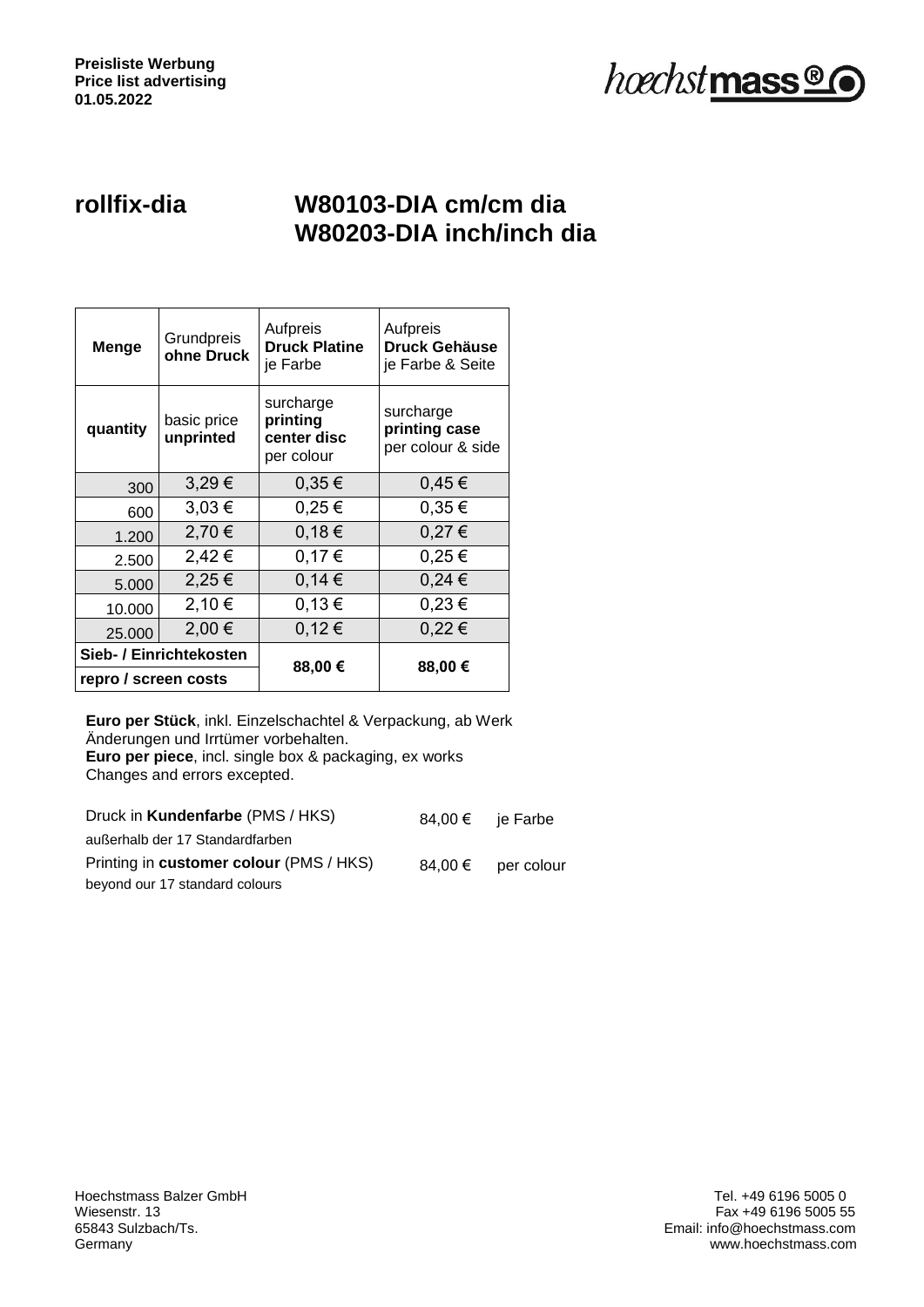#### **mastertape W81103 cm/cm W81203 cm/inch**

| <b>Menge</b>                                    | Grundpreis<br>ohne Druck | Aufpreis<br><b>Druck Platine</b><br>je Farbe       | Aufpreis<br>unbedruckter Bandanfang<br>beide Seiten | Aufpreis<br>bedruckter Bandanfang<br>je Farbe und Seite |
|-------------------------------------------------|--------------------------|----------------------------------------------------|-----------------------------------------------------|---------------------------------------------------------|
| quantity                                        | basic price<br>unprinted | surcharge<br>printing<br>center disc<br>per colour | surcharge<br>unprinted tape start<br>both sides     | surcharge<br>printed tape start<br>per colour & side    |
| 300                                             | 2,94 €                   | 0,37€                                              | 0,21€                                               |                                                         |
| 600                                             | 2,66€                    | $0,26 \in$                                         | 0,16€                                               | 0,41€                                                   |
| 1.200                                           | 2,47€                    | 0,19€                                              | 0,13€                                               | 0,29€                                                   |
| 2.500                                           | 2,27€                    | 0,18€                                              | 0,11€                                               | 0,23€                                                   |
| 5.000                                           | 2,13€                    | 0,16€                                              | 0,08€                                               | 0,15€                                                   |
| 10.000                                          | 2,07€                    | 0,14€                                              | 0,07€                                               | 0,12€                                                   |
| 25.000                                          | 2,02€                    | 0,13€                                              | 0,06€                                               | 0,11€                                                   |
| Sieb- / Einrichtekosten<br>repro / screen costs |                          | 88,00€                                             |                                                     | 88,00 €                                                 |

| Maßband mit Hakenbeschlag               | $0,33 \in$       | je Stück   |
|-----------------------------------------|------------------|------------|
| Tape measure with hook attachment       | $0.33 \in$       | per piece  |
|                                         |                  |            |
| Druck in Kundenfarbe (PMS / HKS)        | 84,00 € ie Farbe |            |
| außerhalb der 17 Standardfarben         |                  |            |
| Printing in customer colour (PMS / HKS) | 84.00 €          | per colour |
| beyond our 17 standard colours          |                  |            |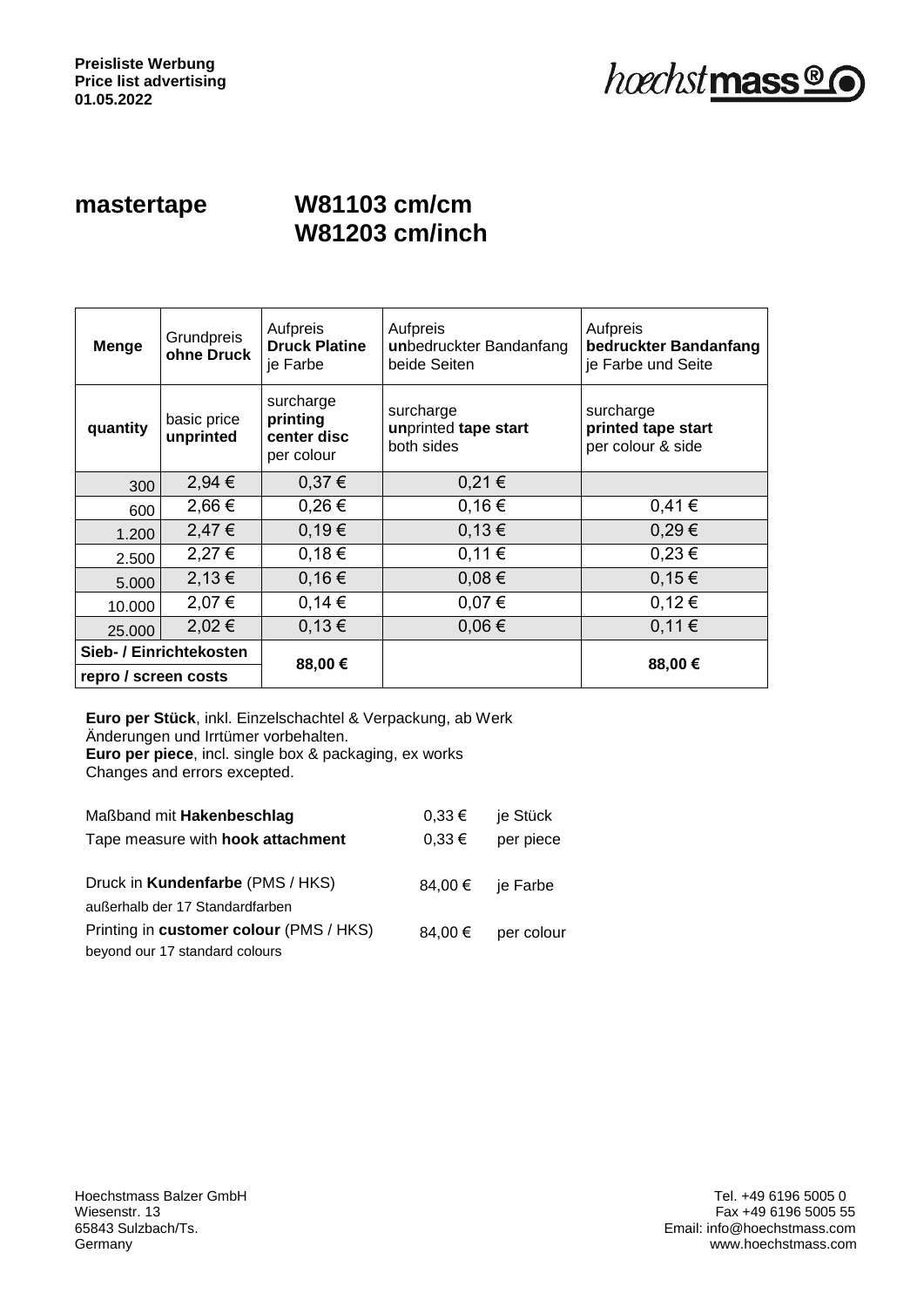

#### **prisma W89103 cm/cm W89203 cm/inch**

| <b>Menge</b>            | Grundpreis<br>ohne Druck | Aufpreis<br><b>Druck Platine</b><br>je Farbe       | Aufpreis<br>unbedruckter Bandanfang<br>beide Seiten | Aufpreis<br>bedruckter Bandanfang<br>je Farbe und Seite |
|-------------------------|--------------------------|----------------------------------------------------|-----------------------------------------------------|---------------------------------------------------------|
| quantity                | basic price<br>unprinted | surcharge<br>printing<br>center disc<br>per colour | surcharge<br>unprinted tape start<br>both sides     | surcharge<br>printed tape start<br>per colour & side    |
| 300                     | $3,34 \in$               | 0,37€                                              | 0,21€                                               |                                                         |
| 600                     | $3,03 \in$               | 0,26€                                              | 0,16€                                               | 0,41€                                                   |
| 1.200                   | 2,80 €                   | 0,19€                                              | 0,13€                                               | 0,29€                                                   |
| 2.500                   | 2,56 €                   | 0,18€                                              | 0,11€                                               | 0,23€                                                   |
| 5.000                   | 2,40 €                   | 0,16€                                              | 0,08€                                               | 0,15€                                                   |
| 10.000                  | 2,28€                    | 0,14€                                              | 0,07€                                               | 0,12€                                                   |
| 25,000                  | 2,25 €                   | 0,13€                                              | 0,06€                                               | 0,11€                                                   |
| Sieb- / Einrichtekosten |                          | 88,00€                                             |                                                     | 88,00€                                                  |
| repro / screen costs    |                          |                                                    |                                                     |                                                         |

| Maßband mit Hakenbeschlag               | $0,33 \in$       | je Stück   |
|-----------------------------------------|------------------|------------|
| Tape measure with hook attachment       | $0,33 \in$       | per piece  |
|                                         |                  |            |
| Druck in Kundenfarbe (PMS / HKS)        | 84,00 € ie Farbe |            |
| außerhalb der 17 Standardfarben         |                  |            |
| Printing in customer colour (PMS / HKS) | 84.00 €          | per colour |
| beyond our 17 standard colours          |                  |            |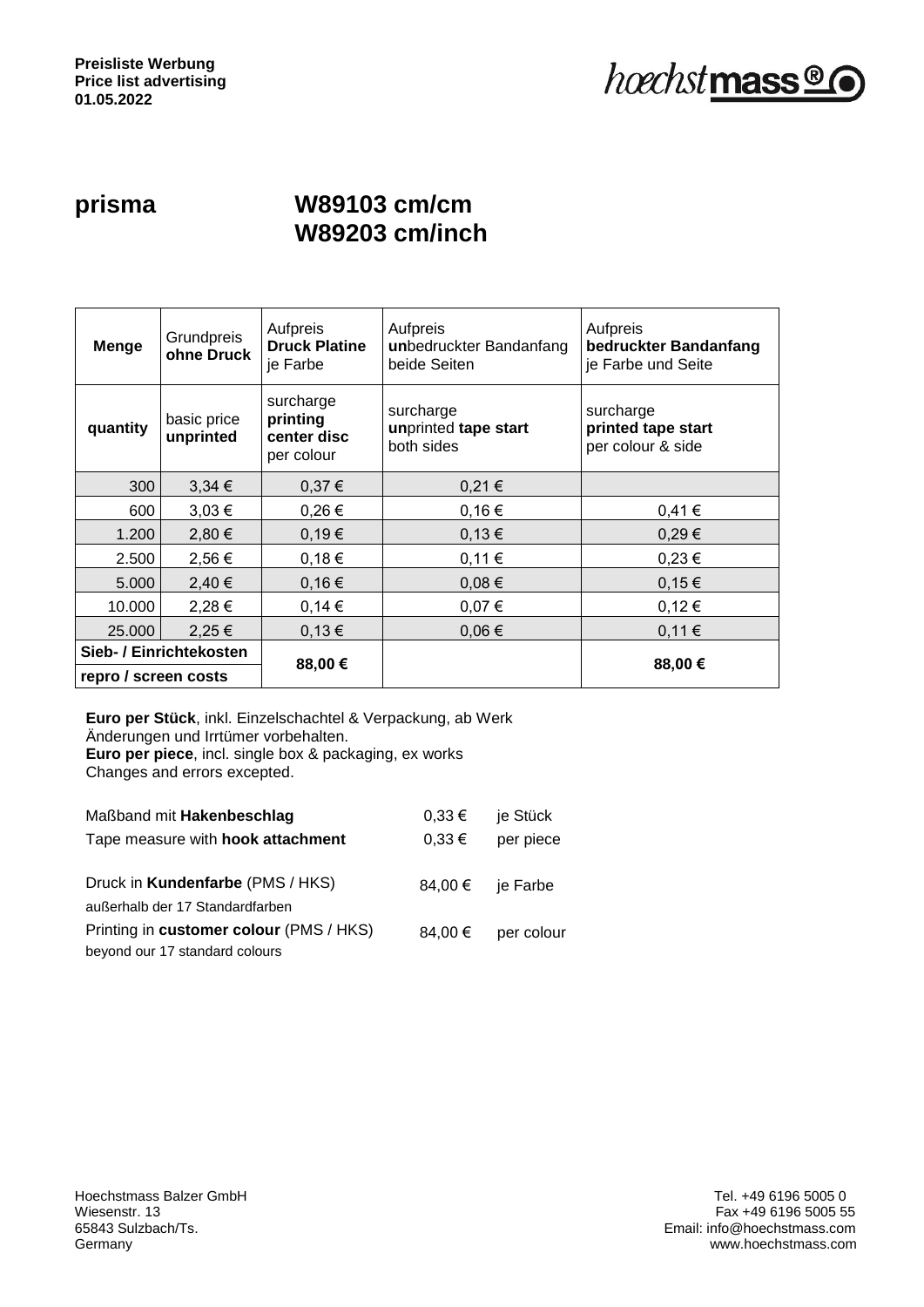

#### **hexagon W86103 cm/cm W86203 cm/inch**

| <b>Menge</b>            | Grundpreis<br>ohne Druck | Aufpreis<br><b>Druck Platine</b><br>je Farbe       | Aufpreis<br>unbedruckter Bandanfang<br>beide Seiten | Aufpreis<br>bedruckter Bandanfang<br>je Farbe und Seite |
|-------------------------|--------------------------|----------------------------------------------------|-----------------------------------------------------|---------------------------------------------------------|
| quantity                | basic price<br>unprinted | surcharge<br>printing<br>center disc<br>per colour | surcharge<br>unprinted tape start<br>both sides     | surcharge<br>printed tape start<br>per colour & side    |
| 300                     | 2,94 €                   | 0,37€                                              | 0,21€                                               |                                                         |
| 600                     | 2,66 €                   | $0,26 \in$                                         | 0,16€                                               | 0.41€                                                   |
| 1.200                   | 2,47€                    | 0,19€                                              | 0,13€                                               | 0,29€                                                   |
| 2.500                   | 2,26€                    | 0,18€                                              | 0,11€                                               | 0,23€                                                   |
| 5.000                   | 2,13€                    | 0,16€                                              | 0,08€                                               | 0,15€                                                   |
| 10.000                  | 2,07€                    | 0,14€                                              | 0,07€                                               | 0,12€                                                   |
| 25.000                  | 2,02€                    | 0,13€                                              | 0,06€                                               | 0,11€                                                   |
| Sieb- / Einrichtekosten |                          |                                                    |                                                     |                                                         |
| repro / screen costs    |                          | 88,00 €                                            |                                                     | 88,00€                                                  |

| Maßband mit Hakenbeschlag               | $0,33 \in$ | je Stück   |
|-----------------------------------------|------------|------------|
| Tape measure with hook attachment       | $0,33 \in$ | per piece  |
| Gehäuse mit Magnet                      | 0,27€      | je Stück   |
| Case with <b>magnet</b>                 | 0,27€      | per piece  |
| Druck in <b>Kundenfarbe</b> (PMS / HKS) | 84.00 €    | je Farbe   |
| außerhalb der 17 Standardfarben         |            |            |
| Printing in customer colour (PMS / HKS) | 84,00 €    | per colour |
| beyond our 17 standard colours          |            |            |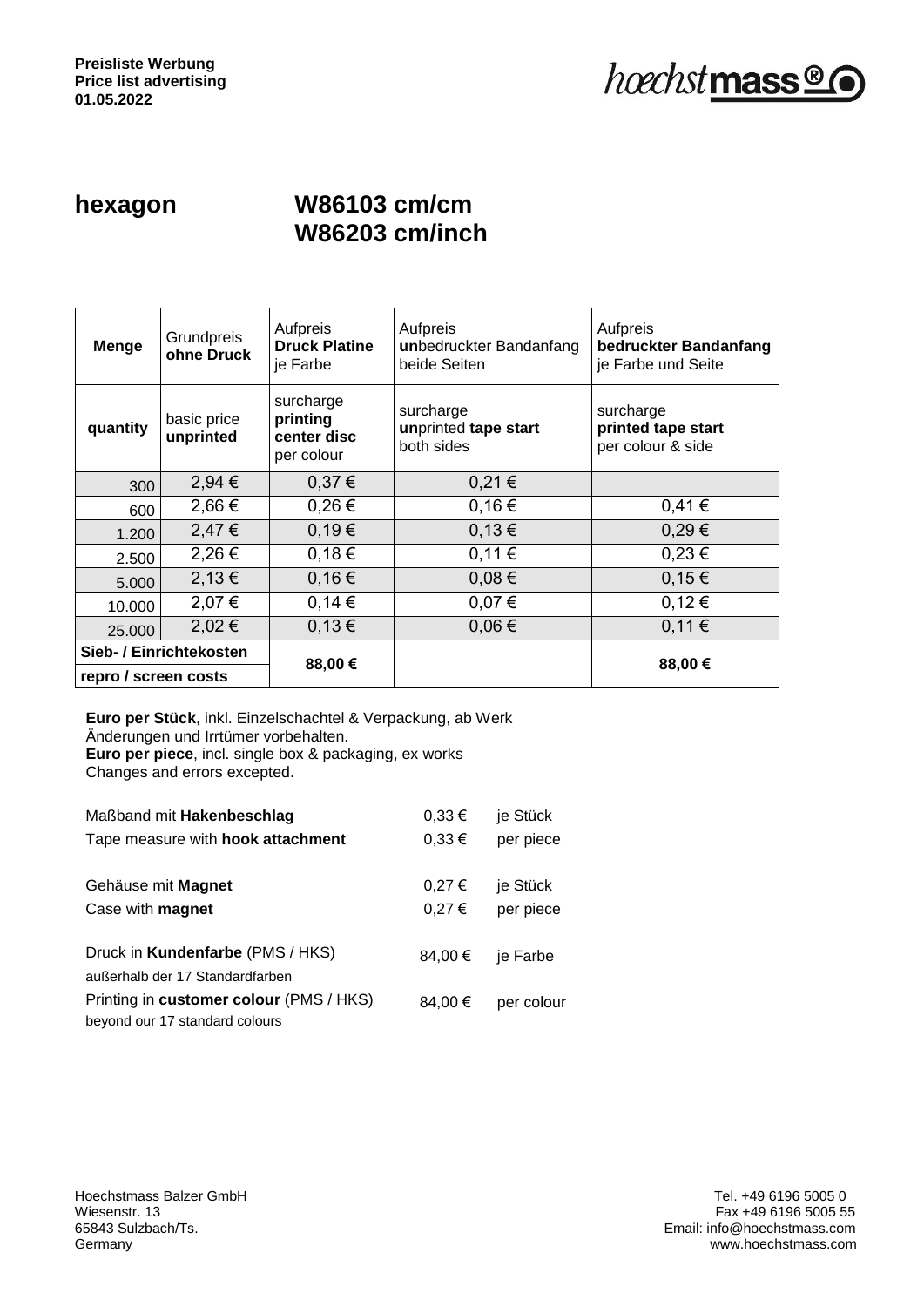

### **strato W92203 cm/inch**

| <b>Menge</b>         | Grundpreis<br>ohne Druck | Aufpreis<br><b>Druck Platine</b><br>je Farbe    |  |
|----------------------|--------------------------|-------------------------------------------------|--|
| quantity             | basic price<br>unprinted | surcharge<br>printing center disc<br>per colour |  |
| 1.200                | 1,49€                    | 0,19€                                           |  |
| 2.500                | 1,25 €                   | 0,18€                                           |  |
| 5.000                | 1,16€                    | 0,16€                                           |  |
| 10.000               | 1,10€                    | 0,14€                                           |  |
| 25.000               | 1,06 €                   | 0,13€                                           |  |
| 50.000               | 1,02€                    | 0,12€                                           |  |
|                      | Sieb- / Einrichtekosten  |                                                 |  |
| repro / screen costs |                          | 88,00 €                                         |  |

| Maßband mit Hakenbeschlag                                           | $0,33 \in$ | je Stück         |
|---------------------------------------------------------------------|------------|------------------|
| Tape measure with <b>hook attachment</b>                            | $0.33 \in$ | per piece        |
| Druck in Kundenfarbe (PMS / HKS)<br>außerhalb der 17 Standardfarben |            | 84,00 € je Farbe |
| Printing in customer colour (PMS / HKS)                             | 84,00 €    | per colour       |
| beyond our 17 standard colours                                      |            |                  |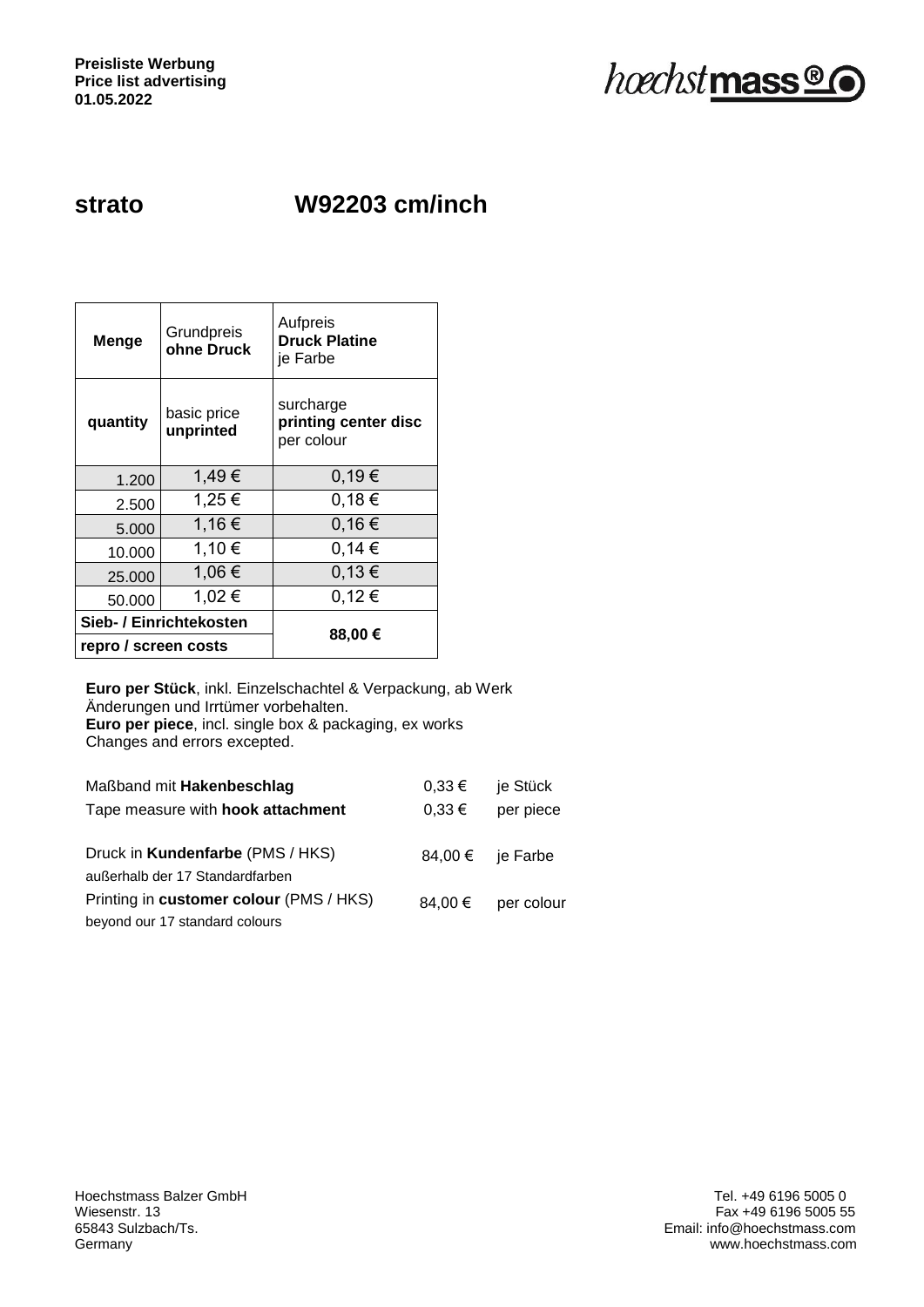#### **rondo W82103 cm/cm W82203 cm/inch**

| <b>Menge</b>            | Grundpreis<br>ohne Druck | Aufpreis<br><b>Druck Platine</b><br>je Farbe       | Aufpreis<br><b>Druck Gehäuse</b><br>je Farbe & Seite | Aufpreis<br>unbedruckter<br>Bandanfang<br>beide Seiten | Aufpreis<br>bedruckter Bandanfang<br>je Farbe und Seite |
|-------------------------|--------------------------|----------------------------------------------------|------------------------------------------------------|--------------------------------------------------------|---------------------------------------------------------|
| quantity                | basic price<br>unprinted | surcharge<br>printing<br>center disc<br>per colour | surcharge<br>printing case<br>per colour & side      | surcharge<br>unprinted tape start<br>both sides        | surcharge<br>printed tape start<br>per colour & side    |
| 300                     | $3,93 \in$               | 0,37€                                              | 0,45€                                                | 0,19€                                                  |                                                         |
| 600                     | $3,56 \in$               | 0,26€                                              | $0,35 \in$                                           | 0,15€                                                  | 0,41€                                                   |
| 1.200                   | $3,25 \in$               | 0,19€                                              | 0,27€                                                | 0,13€                                                  | 0,29€                                                   |
| 2.500                   | 2,96€                    | 0,18€                                              | $0,25 \in$                                           | 0,11€                                                  | 0,23€                                                   |
| 5.000                   | 2,77€                    | 0,16€                                              | $0,24 \in$                                           | 0,08€                                                  | 0,15€                                                   |
| 10.000                  | 2,59€                    | 0,14€                                              | 0,23€                                                | 0,07€                                                  | 0,12€                                                   |
| 25.000                  | 2,54€                    | 0,13€                                              | $0,22 \in$                                           | 0,06€                                                  | 0,11€                                                   |
| Sieb- / Einrichtekosten |                          | 88,00 €                                            | 88,00€                                               |                                                        | 88,00 €                                                 |
| repro / screen costs    |                          |                                                    |                                                      |                                                        |                                                         |

| Maßband mit Hakenbeschlag                | $0,33 \in$ | je Stück   |
|------------------------------------------|------------|------------|
| Tape measure with <b>hook attachment</b> | $0,33 \in$ | per piece  |
| Maßband mit 200 cm Länge                 | $0,90 \in$ | je Stück   |
| Tape measure with 200 cm length          | $0,90 \in$ | per piece  |
| Gehäuse mit Kette, Kordel oder Karabiner | $0.33 \in$ | je Stück   |
| Case with chain, neckstrap or carabiner  | $0,33 \in$ | per piece  |
| Druck in Kundenfarbe (PMS / HKS)         | 84.00 €    | je Farbe   |
| außerhalb der 17 Standardfarben          |            |            |
| Printing in customer colour (PMS / HKS)  | 84,00 €    | per colour |
| beyond our 17 standard colours           |            |            |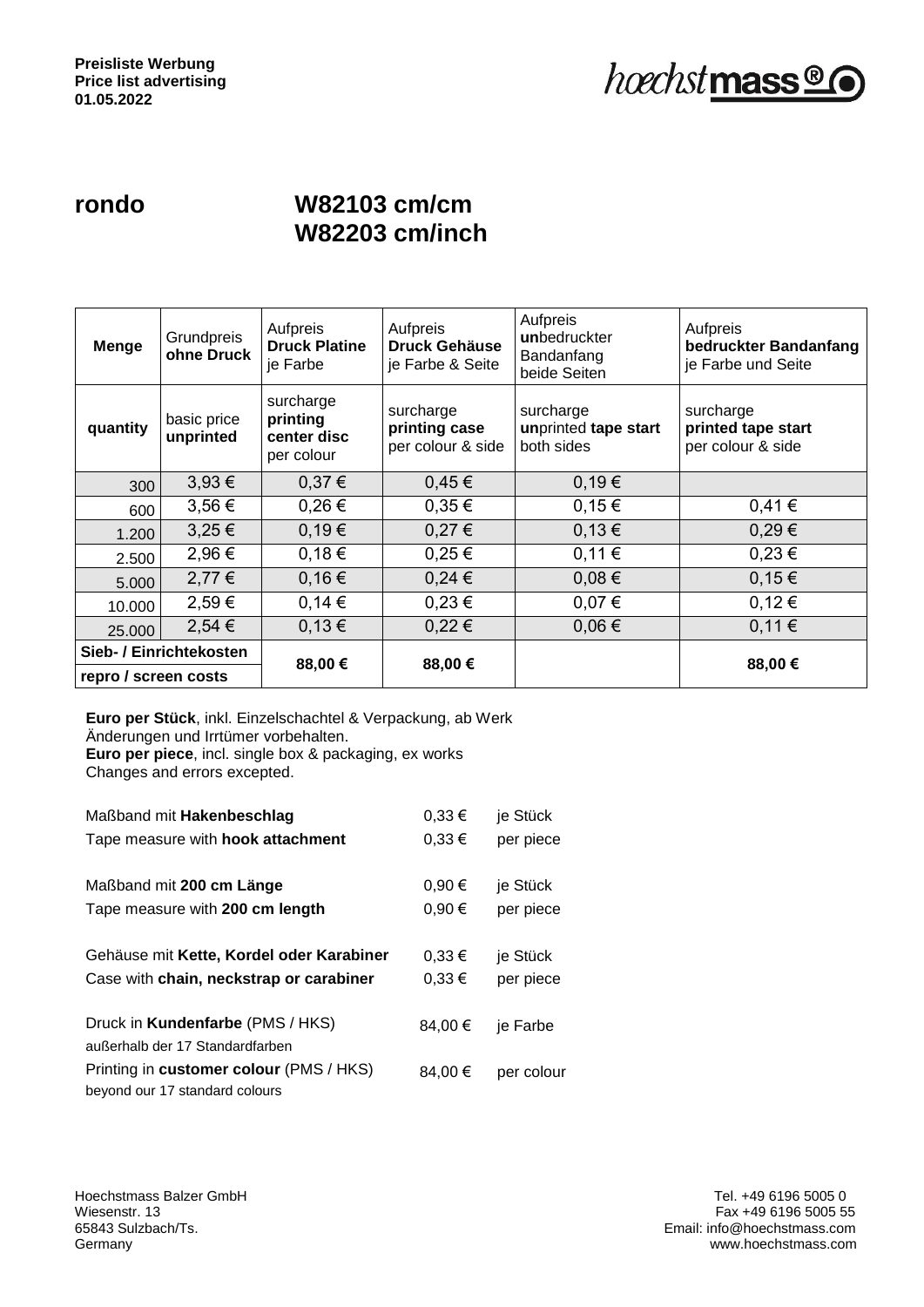

#### **hobby W83503 cm/analog W83603 inch/analog**

| <b>Menge</b>            | Grundpreis<br>ohne Druck | Aufpreis<br><b>Druck Platine</b><br>je Farbe       | Aufpreis<br><b>Druck Gehäuse</b><br>je Farbe & Seite | Aufpreis<br>unbedruckter<br>Bandanfang<br>beide Seiten | Aufpreis<br>bedruckter<br><b>Bandanfang</b><br>je Farbe und Seite |
|-------------------------|--------------------------|----------------------------------------------------|------------------------------------------------------|--------------------------------------------------------|-------------------------------------------------------------------|
| quantity                | basic price<br>unprinted | surcharge<br>printing<br>center disc<br>per colour | surcharge<br>printing case<br>per colour & side      | surcharge<br>unprinted tape start<br>both sides        | surcharge<br>printed tape start<br>per colour & side              |
| 300                     | 5,34 €                   | 0,37€                                              | 0,45€                                                | 0,19€                                                  |                                                                   |
| 600                     | 5,08€                    | $0,26 \in$                                         | $0,35 \in$                                           | $0,15 \in$                                             | 0,41€                                                             |
| 1.200                   | 4,88€                    | 0,19€                                              | 0,27€                                                | 0,13€                                                  | 0,29€                                                             |
| 2.500                   | 4,60 €                   | 0,18€                                              | $0,25 \in$                                           | 0,11€                                                  | 0,23€                                                             |
| 5.000                   | 4,43€                    | 0,16€                                              | 0,24€                                                | 0,08€                                                  | 0,15€                                                             |
| 10.000                  | 4,20€                    | $0,14 \in$                                         | 0,23€                                                | 0,07€                                                  | 0,12€                                                             |
| 25.000                  | 4,13€                    | 0,13€                                              | $0,22 \in$                                           | 0,06€                                                  | 0,11€                                                             |
| Sieb- / Einrichtekosten |                          | 88,00€                                             | 88,00 €                                              |                                                        | 88,00€                                                            |
| repro / screen costs    |                          |                                                    |                                                      |                                                        |                                                                   |

| Maßband mit Hakenbeschlag               | $0,33 \in$ | je Stück                  |
|-----------------------------------------|------------|---------------------------|
| Tape measure with hook attachment       | $0,33 \in$ | per piece                 |
|                                         |            |                           |
| Druck in Kundenfarbe (PMS / HKS)        |            | 84,00 $\epsilon$ je Farbe |
| außerhalb der 17 Standardfarben         |            |                           |
| Printing in customer colour (PMS / HKS) | 84.00 €    | per colour                |
| beyond our 17 standard colours          |            |                           |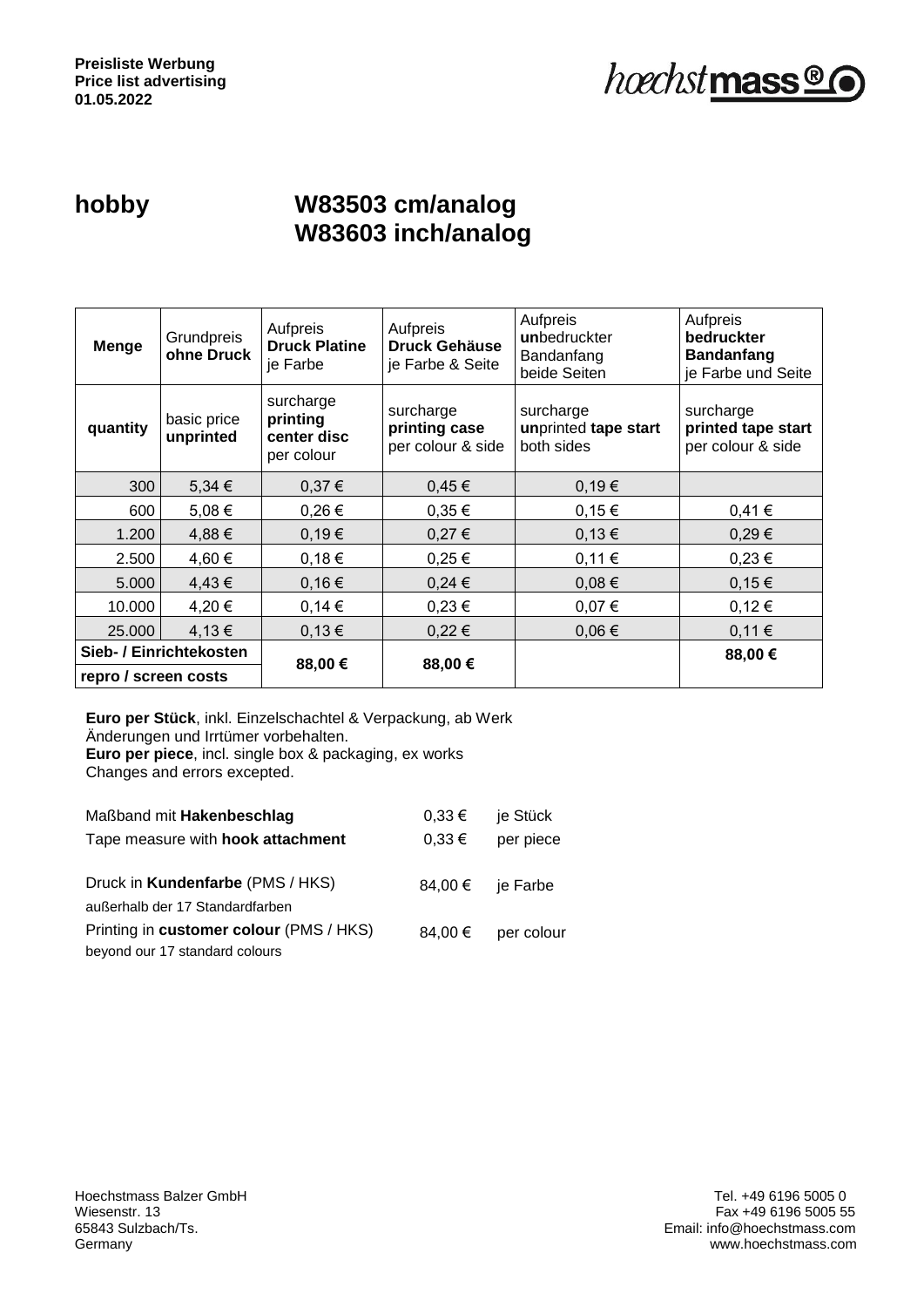

### **forma W85103 cm/cm W85403 analog/analog**

| Menge                | <b>Grundpreis</b><br>ohne Druck | Aufpreis<br>Druck Gehäuse<br>je Farbe & Seite   | Aufpreis<br>bedruckter Bandanfang<br>je Farbe und Seite |
|----------------------|---------------------------------|-------------------------------------------------|---------------------------------------------------------|
| quantity             | basic price<br>unprinted        | surcharge<br>printing case<br>per colour & side | surcharge<br>printed tape start<br>per colour & side    |
| 300                  | 4,24 €                          | 0,45€                                           | 0,19€                                                   |
| 600                  | 3,95€                           | 0,35€                                           | 0,15€                                                   |
| 1.200                | 3,60€                           | 0,27€                                           | 0,13€                                                   |
| 2.500                | $3,24 \in$                      | $0,25 \in$                                      | 0,11€                                                   |
| 5.000                | 3,18€                           | $0,24 \in$                                      | 0,08€                                                   |
| 10.000               | 3,00 €                          | $0,23 \in$                                      | 0,07€                                                   |
| 25.000               | 2,95 €                          | 0,22€                                           | 0,06€                                                   |
|                      | Sieb- / Einrichtekosten         | 88,00 €                                         | 88,00€                                                  |
| repro / screen costs |                                 |                                                 |                                                         |

| Druck in Kundenfarbe (PMS / HKS)        | 84,00 € ie Farbe |            |
|-----------------------------------------|------------------|------------|
| außerhalb der 17 Standardfarben         |                  |            |
| Printing in customer colour (PMS / HKS) | 84.00 €          | per colour |
| beyond our 17 standard colours          |                  |            |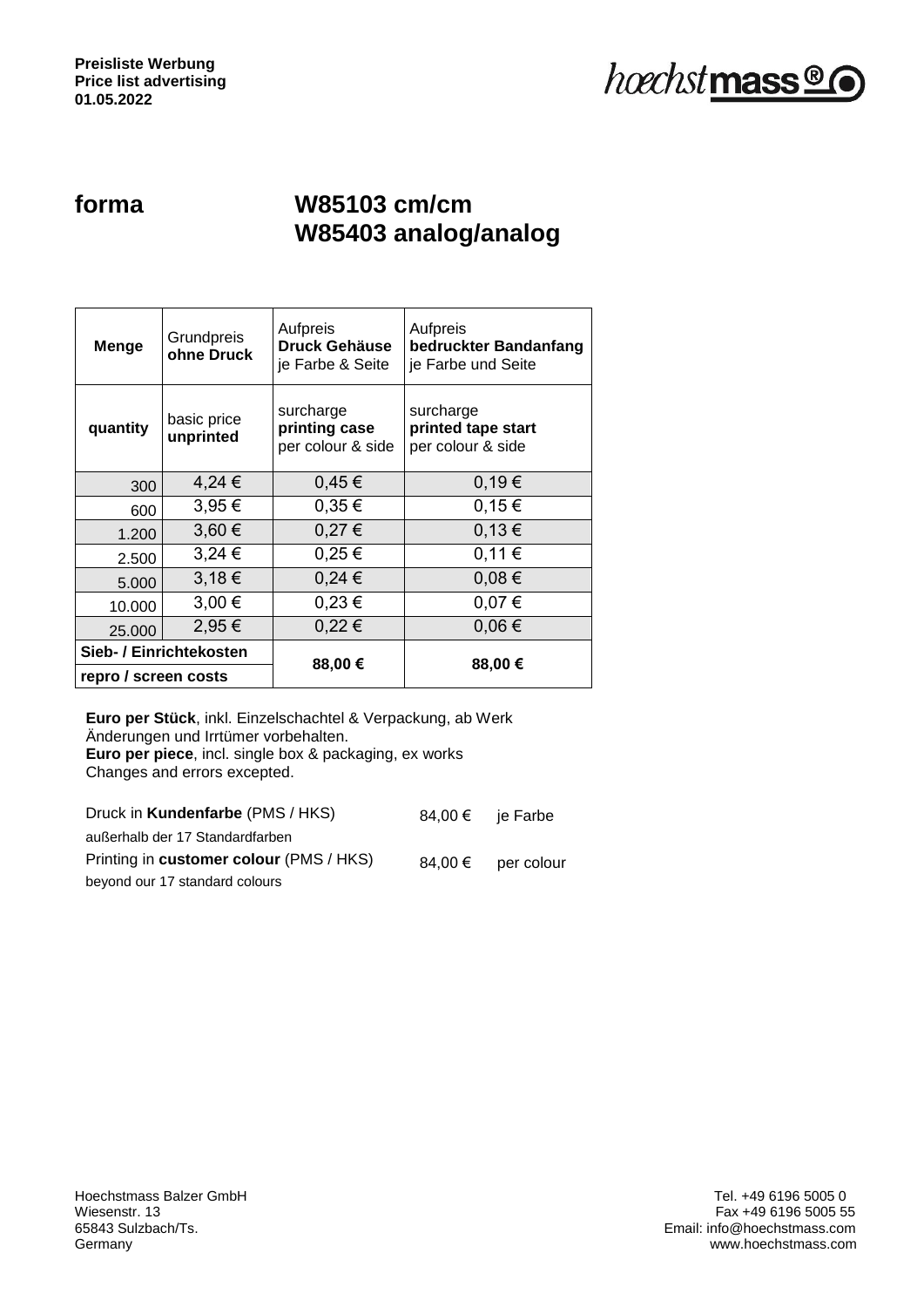

#### **leo 2m W97503 cm/cm W97603 analog/analog**

| <b>Menge</b>            | Grundpreis<br>ohne Druck | Aufpreis<br><b>Druck Gehäuse</b><br>je Farbe & Seite | Aufpreis<br>unbedruckter<br>Bandanfang<br>beide Seiten | Aufpreis<br>bedruckter<br><b>Bandanfang</b><br>je Farbe und Seite | Aufpreis<br>Karabinerhaken<br>mit Lederband |
|-------------------------|--------------------------|------------------------------------------------------|--------------------------------------------------------|-------------------------------------------------------------------|---------------------------------------------|
| quantity                | basic price<br>unprinted | surcharge<br>printing case<br>per colour & side      | surcharge<br>unprinted tape start<br>both sides        | surcharge<br>printed tape start<br>per colour & side              | surcharge<br>snap hook with<br>leather band |
| 300                     | 7,13€                    | 0,45€                                                | 0,19€                                                  |                                                                   | $0,77 \in$                                  |
| 600                     | $6,44 \in$               | $0,35 \in$                                           | 0,15€                                                  | 0,41€                                                             | $0,72 \in$                                  |
| 1.200                   | 5,81€                    | 0,27€                                                | 0,13€                                                  | 0,29€                                                             | $0,69 \in$                                  |
| 2.500                   | $5,32 \in$               | $0,25 \in$                                           | 0,11€                                                  | $0,23 \in$                                                        | 0,67€                                       |
| 5.000                   | 5,17€                    | $0,24 \in$                                           | $0,08 \in$                                             | 0,15€                                                             | $0,66 \in$                                  |
| 10.000                  | 4,95 €                   | 0,23€                                                | 0,07€                                                  | 0,12€                                                             | $0,65 \in$                                  |
| 25.000                  | 4,80 €                   | $0,22 \in$                                           | 0,06€                                                  | 0,11€                                                             | 0,64€                                       |
| Sieb- / Einrichtekosten |                          | 88,00 €                                              |                                                        |                                                                   |                                             |
| repro / screen costs    |                          |                                                      |                                                        | 88,00€                                                            |                                             |

| Maßband mit Hakenbeschlag               | $0,33 \in$                | je Stück   |
|-----------------------------------------|---------------------------|------------|
| Tape measure with hook attachment       | $0,33 \in$                | per piece  |
|                                         |                           |            |
| Druck in Kundenfarbe (PMS / HKS)        | 84,00 $\epsilon$ je Farbe |            |
| außerhalb der 17 Standardfarben         |                           |            |
| Printing in customer colour (PMS / HKS) | 84,00 €                   | per colour |
| beyond our 17 standard colours          |                           |            |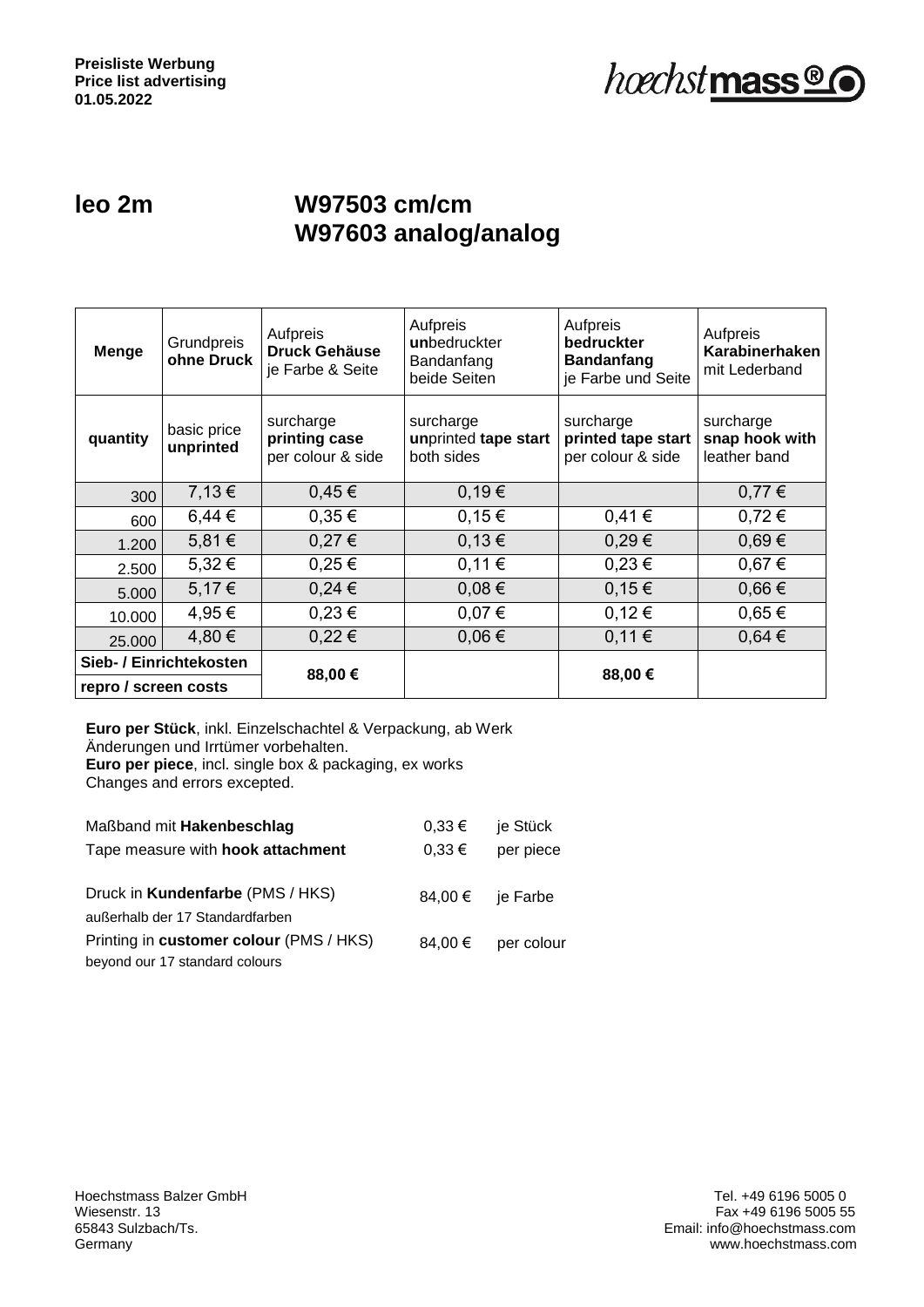

#### **classic W87103 cm/cm W87203 cm/inch**

| <b>Menge</b>            | <b>Grundpreis</b> | Aufpreis<br><b>Gravur auf Gehäuse</b><br>je Position | Aufpreis<br>unbedruckter Bandanfang<br>beide Seiten | Aufpreis<br>bedruckter Bandanfang<br>je Farbe und Seite |
|-------------------------|-------------------|------------------------------------------------------|-----------------------------------------------------|---------------------------------------------------------|
| quantity                | basic price       | surcharge<br>engraving case<br>per colour            | surcharge<br>unprinted tape start<br>both sides     | surcharge<br>printed tape start<br>per colour & side    |
| 20                      | 20,46€            |                                                      |                                                     |                                                         |
| 50                      | 18,67€            |                                                      |                                                     |                                                         |
| 100                     | 17,39€            |                                                      |                                                     |                                                         |
| 300                     | 16,19€            | <b>Auf Anfrage</b>                                   | 0,19€                                               |                                                         |
| 600                     | 15,37€            |                                                      | 0,15€                                               | 0,41€                                                   |
| 1.200                   | 14,69€            | On request                                           | 0,13€                                               | 0,29€                                                   |
| 2.500                   | 14,08€            |                                                      | 0,11€                                               | 0,23€                                                   |
| 5.000                   | 13,67€            |                                                      | 0,08€                                               | 0,15€                                                   |
| Repro- / Klischéekosten |                   |                                                      |                                                     |                                                         |
| repro / cliché costs    |                   |                                                      |                                                     | 88,00€                                                  |

| Maßband mit Hakenbeschlag                | $0.33 \in$ | ie Stück  |
|------------------------------------------|------------|-----------|
| Tape measure with <b>hook attachment</b> | $0.33 \in$ | per piece |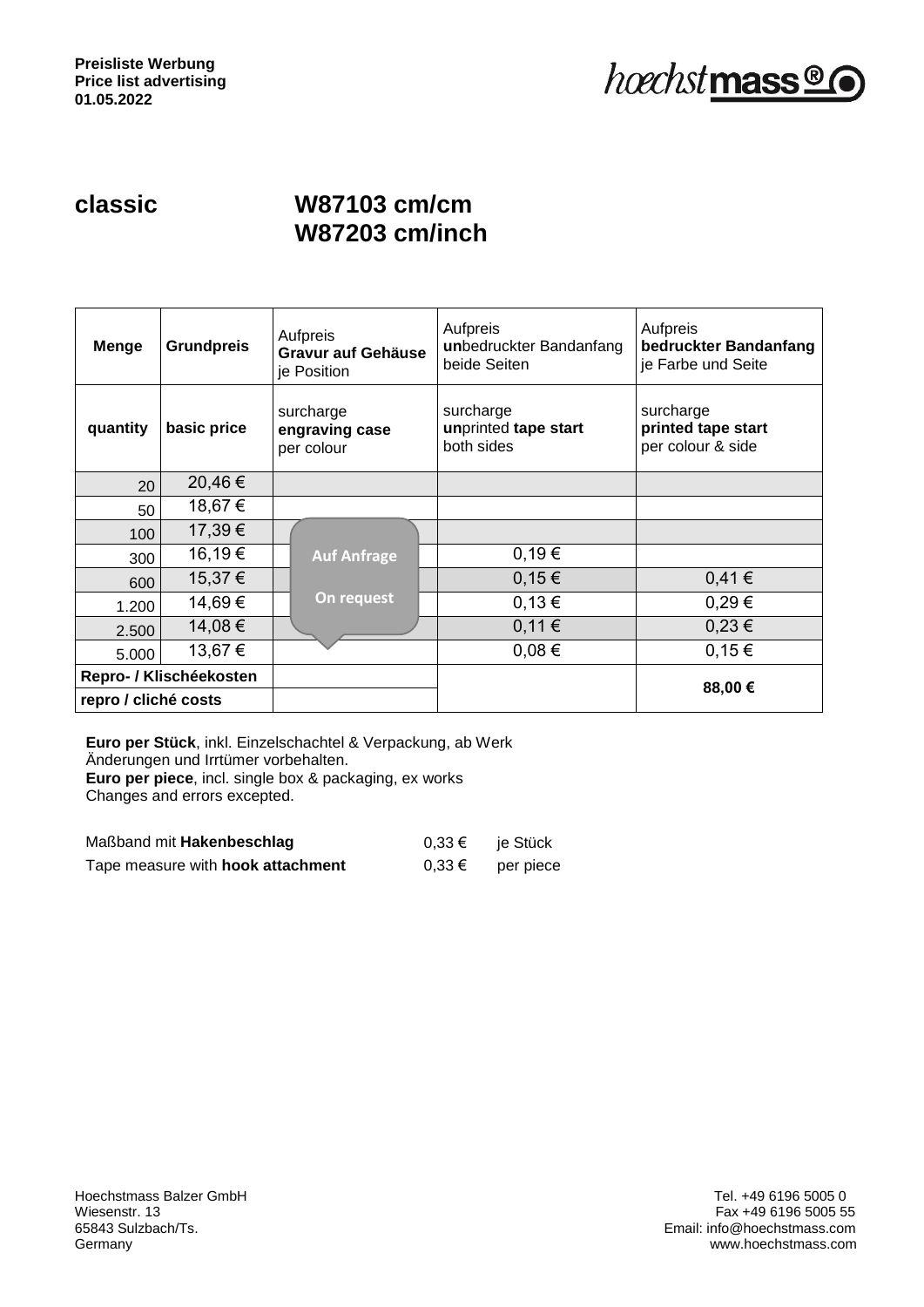#### **ecco W88103 cm/cm W88203 cm/inch**

| <b>Menge</b>               | <b>Grundpreis</b> | Aufpreis<br>Gravur auf Gehäuse<br>je Position | Aufpreis<br>unbedruckter Bandanfang<br>beide Seiten | Aufpreis<br>bedruckter Bandanfang<br>je Farbe und Seite |
|----------------------------|-------------------|-----------------------------------------------|-----------------------------------------------------|---------------------------------------------------------|
| quantity                   | basic price       | surcharge<br>engraving case<br>per colour     | surcharge<br>unprinted tape start<br>both sides     | surcharge<br>printed tape start<br>per colour & side    |
| 50                         | 12,34 €           |                                               |                                                     |                                                         |
| 100                        | 11,50€            |                                               |                                                     |                                                         |
| 300                        | 10,71€            |                                               | 0,19€                                               |                                                         |
| 600                        | 10,15€            | <b>Auf Anfrage</b>                            | 0,15€                                               | 0,41€                                                   |
| 1.200                      | 9,72€             |                                               | 0,13€                                               | 0,29€                                                   |
| 2.500                      | 9,31€             | On request                                    | 0,11€                                               | 0,23€                                                   |
| 5.000                      | $9,05 \in$        |                                               | 0,08€                                               | 0,15€                                                   |
| Reprokosten<br>repro costs |                   |                                               |                                                     | 88,00 €                                                 |

**Euro per Stück**, inkl. Einzelschachtel & Verpackung, ab Werk Änderungen und Irrtümer vorbehalten. **Euro per piece**, incl. single box & packaging, ex works

Changes and errors excepted.

| Maßband mit Hakenbeschlag                | $0.33 \in$ | ie Stück  |
|------------------------------------------|------------|-----------|
| Tape measure with <b>hook attachment</b> | $0.33 \in$ | per piece |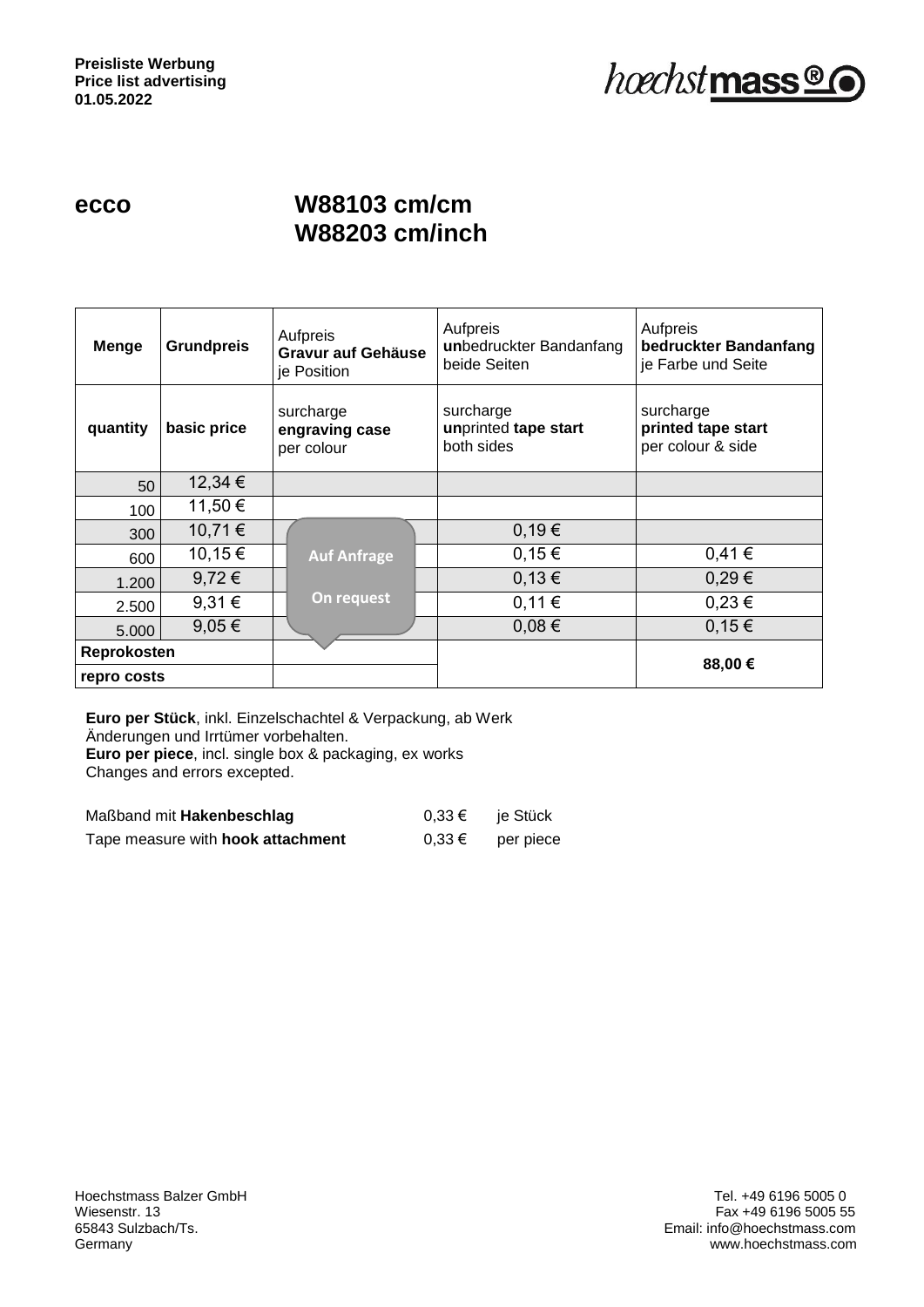

#### **present W31143 cm/cm W31243 cm/inch**

| Menge                | Grundpreis<br>ohne Druck | Aufpreis<br>Werbedruck<br>je Farbe             |
|----------------------|--------------------------|------------------------------------------------|
| quantity             | basic price<br>unprinted | surcharge<br>advertising imprint<br>per colour |
| 1.200                | 1,25 €                   | $0,42 \in$                                     |
| 2.500                | 0,77€                    | $0,35 \in$                                     |
| 5.000                | 0,57€                    | 0,19€                                          |
| 10.000               | $0,42 \in$               | 0,17€                                          |
| 25.000               | 0,40€                    | 0,16€                                          |
| 50.000               | 0,38€                    | 0,14€                                          |
| 100.000              | 0,37€                    | 0,13€                                          |
|                      | Sieb- / Einrichtekosten  |                                                |
| repro / screen costs |                          | 88,00 €                                        |

**Euro per Stück**, inkl. Bonbonpapier & Verpackung, ab Werk Änderungen und Irrtümer vorbehalten. **Euro per piece**, incl. candy wrapper & packaging, ex works Changes and errors excepted.

| <b>Bonbonglas</b>                                                          | 10,67 € | pro Glas         |
|----------------------------------------------------------------------------|---------|------------------|
| Candy jar                                                                  | 10.67 € | per jar          |
| Druck in <b>Kundenfarbe</b> (PMS / HKS)<br>außerhalb der 17 Standardfarben |         | 84,00 € ie Farbe |
| Printing in customer colour (PMS / HKS)<br>beyond our 17 standard colours  | 84,00 € | per colour       |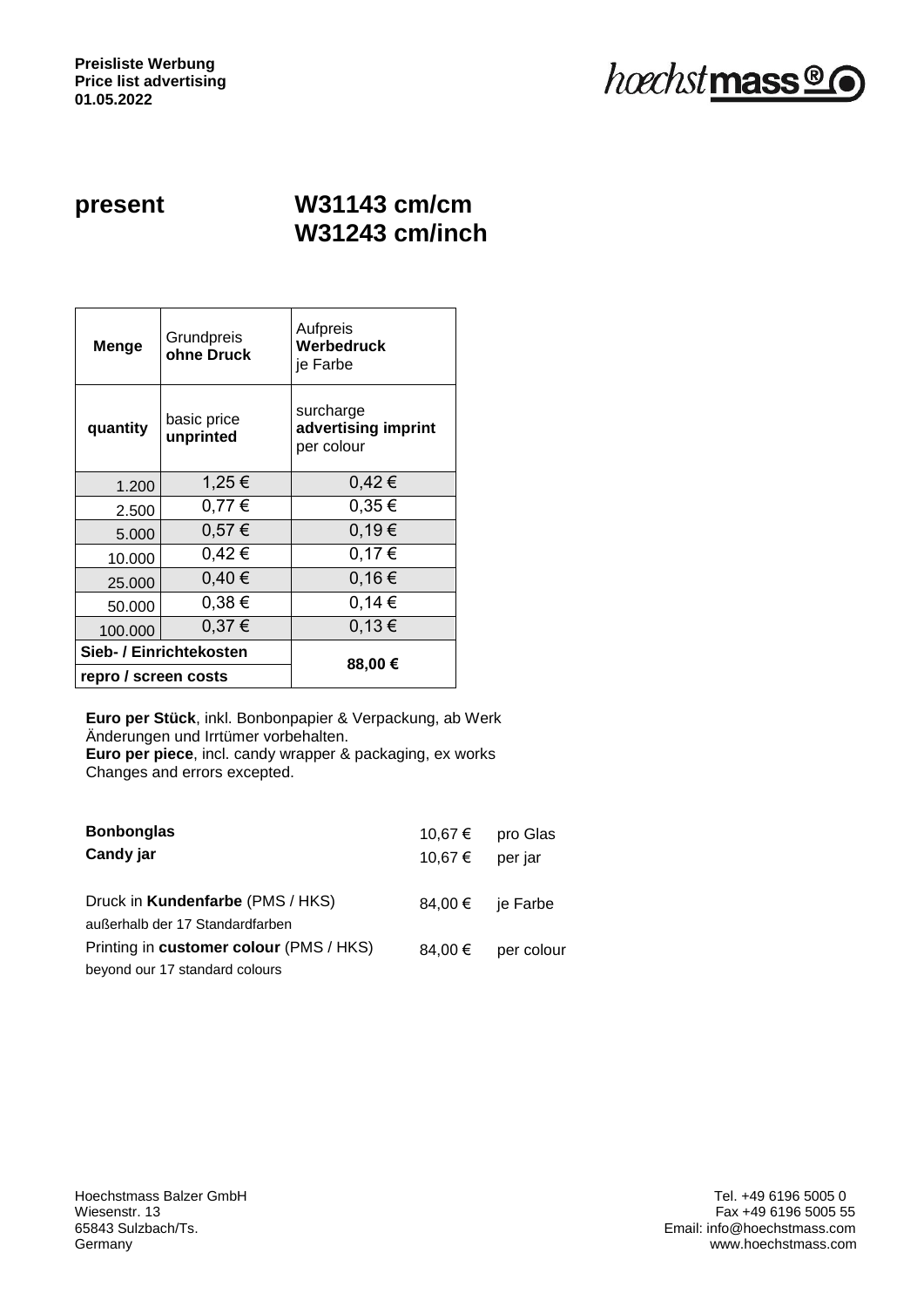

#### **special W59104 cm/cm W59204 cm/inch**

| Menge                | Grundpreis<br>ohne Druck | Aufpreis<br>Werbedruck<br>je Farbe             |
|----------------------|--------------------------|------------------------------------------------|
| quantity             | basic price<br>unprinted | surcharge<br>advertising imprint<br>per colour |
| 300                  | 2,10 €                   | $0,52 \in$                                     |
| 600                  | 1,87 €                   | 0,37€                                          |
| 1.200                | 1,60 €                   | 0,27€                                          |
| 2.500                | 1,42 €                   | $0,23 \in$                                     |
| 5.000                | 1,27 €                   | 0,19€                                          |
| 10.000               | 1,15 €                   | 0,18€                                          |
| 25.000               | 1,05 €                   | 0,16€                                          |
|                      | Sieb- / Einrichtekosten  | 88,00 €                                        |
| repro / screen costs |                          |                                                |

| Verpackung mit Clip anstatt Dose<br>Packaging with clip instead of plastic box | $-0.05 \in$<br>$-0.05 \in$ | pro Stück<br>per piece |
|--------------------------------------------------------------------------------|----------------------------|------------------------|
| Druck in Kundenfarbe (PMS / HKS)<br>außerhalb der 17 Standardfarben            | 84,00 €                    | je Farbe               |
| Printing in customer colour (PMS / HKS)<br>beyond our 17 standard colours      | 84,00 €                    | per colour             |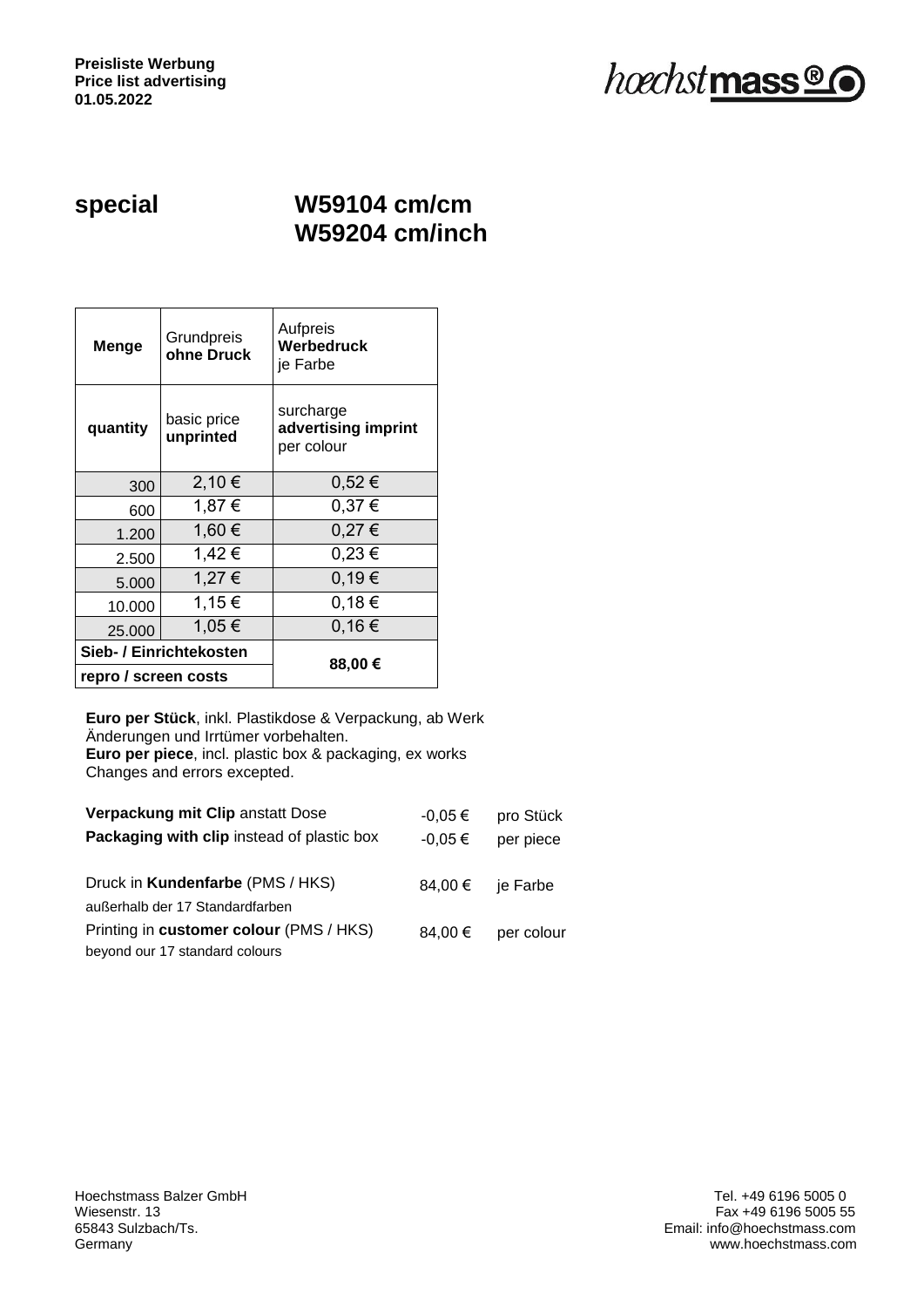

#### **nero W29105 cm/cm W29205 cm/inch**

| Menge                | Grundpreis<br>ohne Druck | Aufpreis<br>Werbedruck<br>je Farbe              |
|----------------------|--------------------------|-------------------------------------------------|
| quantity             | basic price<br>unprinted | surcharge<br>advertising imprint<br>each colour |
| 300                  | 2,10€                    | 0,52€                                           |
| 600                  | 1,87 €                   | 0,37€                                           |
| 1.200                | 1,60 €                   | 0,27€                                           |
| 2.500                | 1,42 €                   | 0,23€                                           |
| 5.000                | 1,27 €                   | 0.19€                                           |
| 10.000               | 1,15€                    | 0,18€                                           |
| 25.000               | 1,05 €                   | 0,16€                                           |
|                      | Sieb- / Einrichtekosten  |                                                 |
| repro / screen costs |                          | 88,00€                                          |

| Verpackung mit Clip anstatt Dose<br>Packaging with clip instead of plastic box | $-0.05 \in$<br>$-0.05 \in$ | pro Stück<br>per piece |
|--------------------------------------------------------------------------------|----------------------------|------------------------|
| Druck in Kundenfarbe (PMS / HKS)<br>außerhalb der 17 Standardfarben            | 84,00 €                    | je Farbe               |
| Printing in customer colour (PMS / HKS)<br>beyond our 17 standard colours      | 84,00 €                    | per colour             |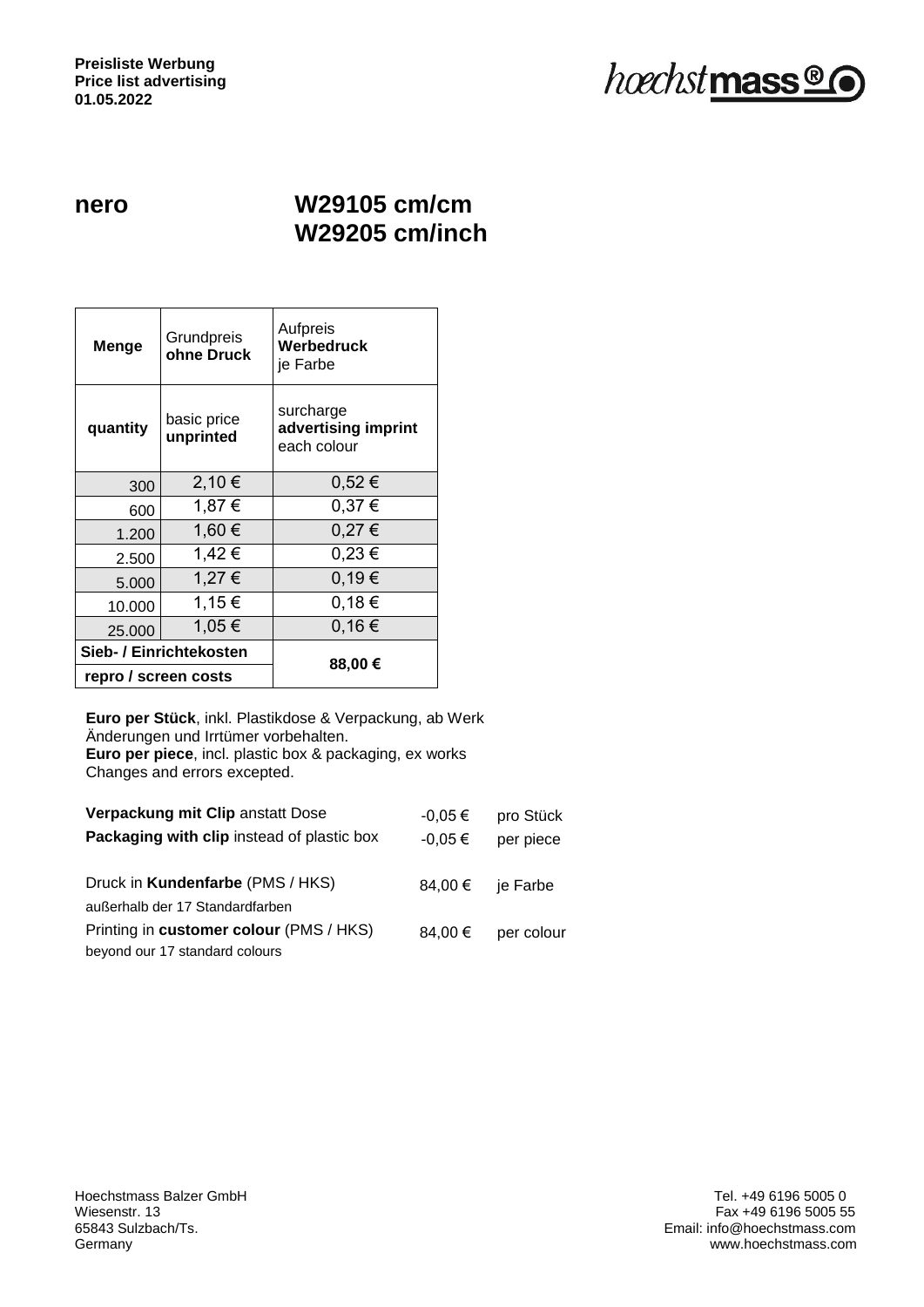

#### **trendy W61104 cm/cm W61204 cm/inch**

| Menge                   | Grundpreis<br>ohne Druck | Aufpreis<br>Werbedruck<br>je Farbe             |  |
|-------------------------|--------------------------|------------------------------------------------|--|
| quantity                | basic price<br>unprinted | surcharge<br>advertising imprint<br>per colour |  |
| 300                     | 2,01€                    | $0,53 \in$                                     |  |
| 600                     | 1,78€                    | 0,37€                                          |  |
| 1.200                   | 1,52 €                   | 0,27€                                          |  |
| 2.500                   | 1,35 €                   | 0,23€                                          |  |
| 5.000                   | 1,14 €                   | 0,21€                                          |  |
| 10.000                  | 1,03 €                   | 0,19€                                          |  |
| 25.000                  | 0,92€                    | 0,17€                                          |  |
| Sieb- / Einrichtekosten |                          | 88,00 €                                        |  |
| repro / screen costs    |                          |                                                |  |

| Verpackung in Dose anstatt Clip<br>Packaging in plastic box instead of clip | $0,05 \in$<br>$0,05 \in$ | pro Stück<br>per piece |
|-----------------------------------------------------------------------------|--------------------------|------------------------|
| Druck in Kundenfarbe (PMS / HKS)<br>außerhalb der 17 Standardfarben         | 84,00 €                  | je Farbe               |
| Printing in customer colour (PMS / HKS)<br>beyond our 17 standard colours   | 84.00 €                  | per colour             |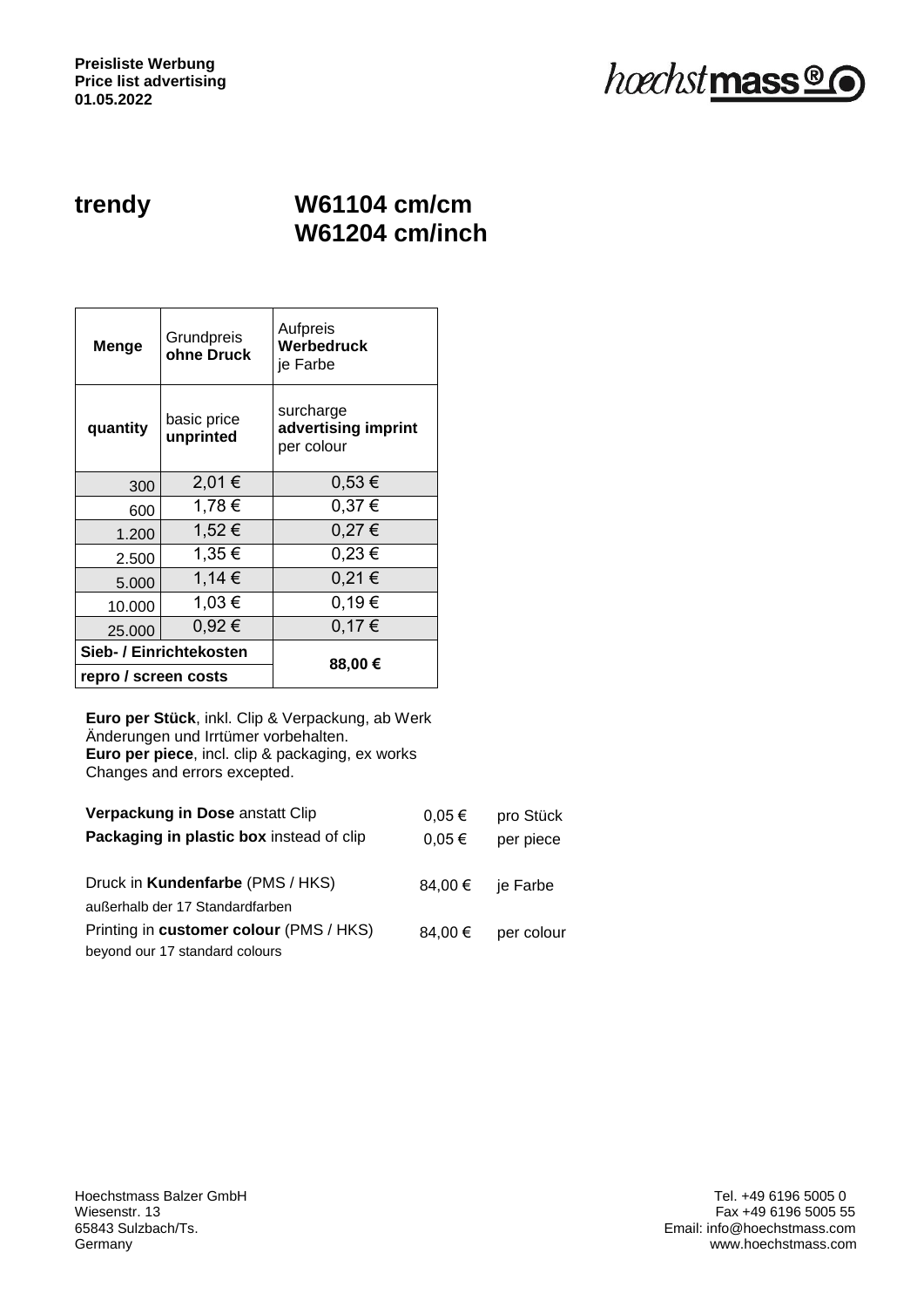

### **bra tape W59105-BRA cm/cup sizes**

| Menge                   | Grundpreis<br>ohne Druck | Aufpreis<br>Werbedruck<br>je Farbe             |  |
|-------------------------|--------------------------|------------------------------------------------|--|
| quantity                | basic price<br>unprinted | surcharge<br>advertising imprint<br>per colour |  |
| 300                     | 2,10 €                   | 0,52€                                          |  |
| 600                     | 1,87 €                   | 0,37€                                          |  |
| 1.200                   | 1,60 €                   | 0,27€                                          |  |
| 2.500                   | 1,42 €                   | $0,23 \in$                                     |  |
| 5.000                   | 1,27 €                   | 0,19€                                          |  |
| 10.000                  | 1,15€                    | 0,18€                                          |  |
| 25.000                  | 1,05 €                   | 0,16€                                          |  |
| Sieb- / Einrichtekosten |                          |                                                |  |
| repro / screen costs    |                          | 88,00 €                                        |  |

| Verpackung mit Clip anstatt Dose           | $-0.05 \in$ | pro Stück  |
|--------------------------------------------|-------------|------------|
| Packaging with clip instead of plastic box | $-0.05 \in$ | per piece  |
|                                            |             |            |
| Druck in Kundenfarbe (PMS / HKS)           | 84,00 €     | je Farbe   |
| außerhalb der 17 Standardfarben            |             |            |
| Printing in customer colour (PMS / HKS)    | 84.00 €     | per colour |
| beyond our 17 standard colours             |             |            |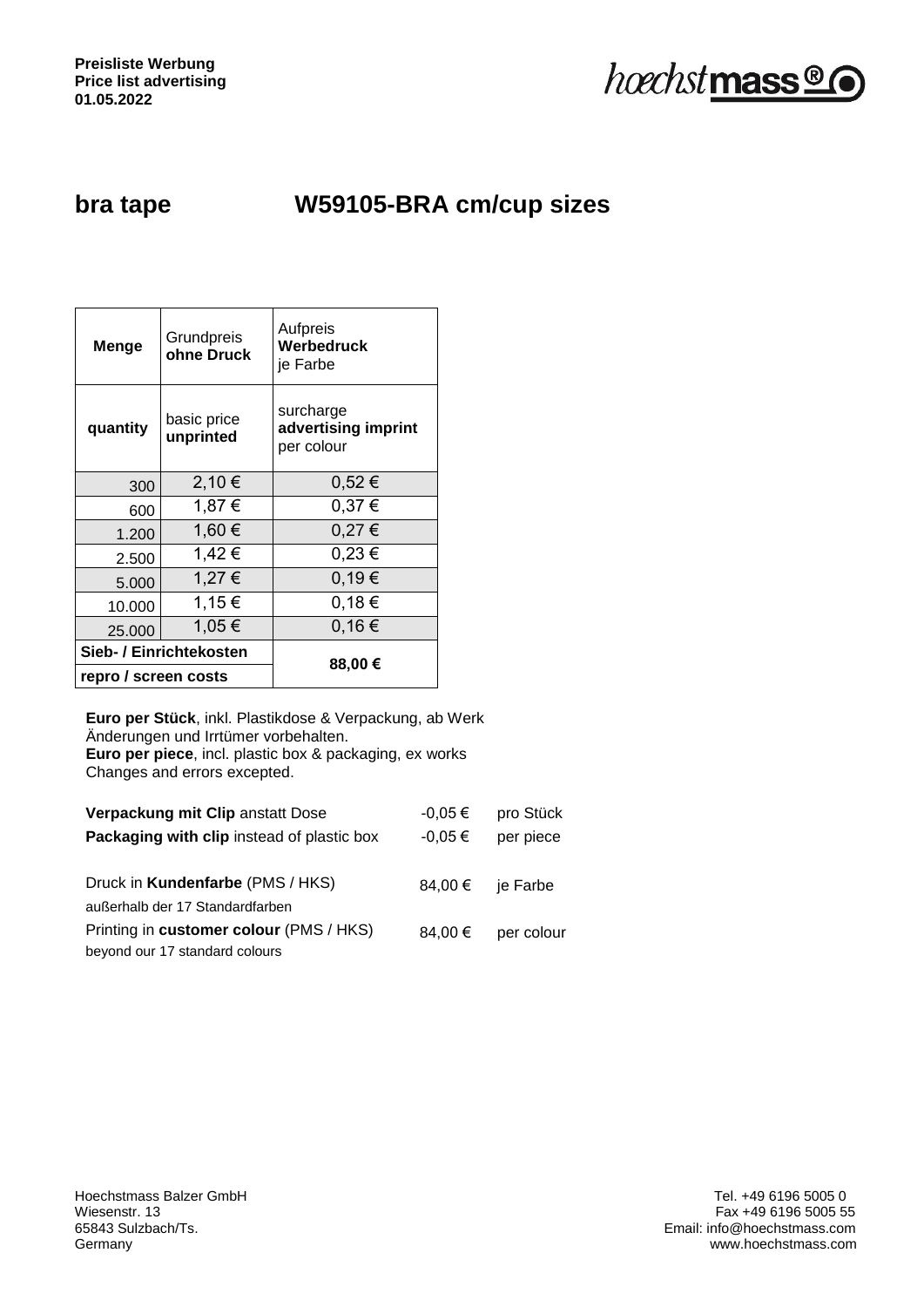

#### **schuhmacher gelb / yellow W71102 cm/Engl. Size + Stich W71402 analog/Engl. Size + Stich**

#### **weiß / white W51102 cm/Engl. Size + Stich W51402 analog/Engl. Size + Stich**

| Menge                   | Grundpreis<br>ohne Druck | Aufpreis<br>Werbedruck<br>je Farbe & Seite            |  |
|-------------------------|--------------------------|-------------------------------------------------------|--|
| quantity                | basic price<br>unprinted | surcharge<br>advertising imprint<br>per colour & side |  |
| 300                     | 2,10 €                   | $0,53 \in$                                            |  |
| 600                     | 1,87 €                   | 0,38€                                                 |  |
| 1.200                   | 1,60 €                   | 0,27€                                                 |  |
| 2.500                   | 1,42 €                   | $0,23 \in$                                            |  |
| 5.000                   | 1,26 €                   | 0,21€                                                 |  |
| 10.000                  | 1,16€                    | $0,20 \in$                                            |  |
| 25.000                  | 1,05 €                   | 0,17€                                                 |  |
| Sieb- / Einrichtekosten |                          |                                                       |  |
| repro / screen costs    |                          | 88,00 €                                               |  |

| Verpackung mit Gummiband anstatt Dose                    | $-0.05 \in$ | pro Stück  |
|----------------------------------------------------------|-------------|------------|
| <b>Packaging with rubber band instead of plastic box</b> | $-0.05 \in$ | per piece  |
| Druck in Kundenfarbe (PMS / HKS)                         | $84.00 \in$ | je Farbe   |
| außerhalb der 17 Standardfarben                          |             |            |
| Printing in customer colour (PMS / HKS)                  | $84.00 \in$ | per colour |
| beyond our 17 standard colours                           |             |            |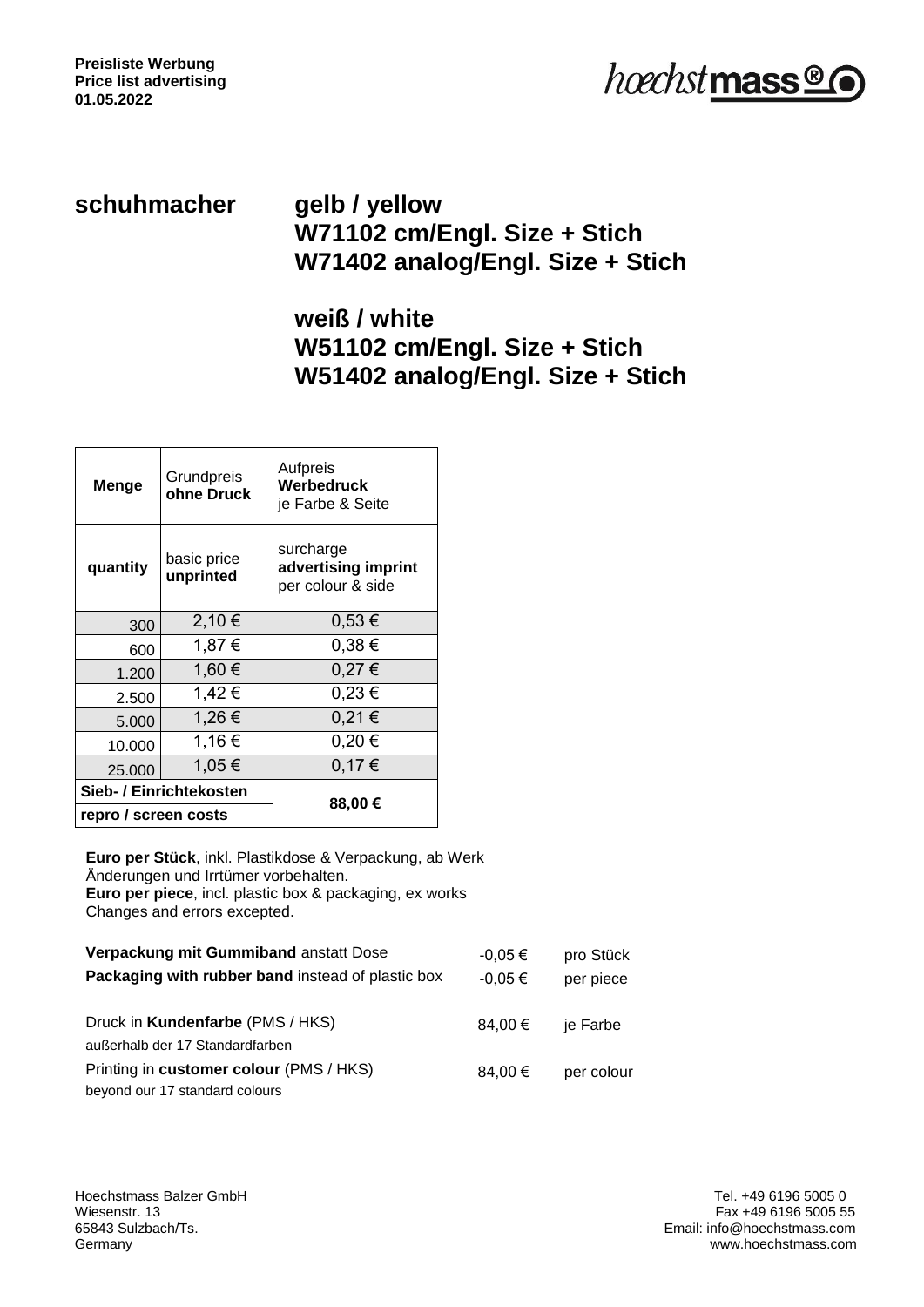

#### **samba W33103 cm W33203 inch**

| <b>Menge</b>            | Grundpreis<br>ohne Druck | Aufpreis<br>Werbedruck<br>je Farbe             |  |
|-------------------------|--------------------------|------------------------------------------------|--|
| quantity                | basic price<br>unprinted | surcharge<br>advertising imprint<br>per colour |  |
| 600                     | 1,95 €                   | $0,60 \in$                                     |  |
| 1.200                   | 1,66 €                   | 0,40€                                          |  |
| 2.500                   | 1,51 €                   | 0,31€                                          |  |
| 5.000                   | 1,41 €                   | 0,27€                                          |  |
| 10.000                  | 1,29€                    | 0,25€                                          |  |
| 25,000                  | 1,22 €                   | $0,23 \in$                                     |  |
| Sieb- / Einrichtekosten |                          |                                                |  |
| repro / screen costs    |                          | 970,00 €                                       |  |

| Druck in Kundenfarbe (PMS / HKS)        | 84.00 € | ie Farbe   |
|-----------------------------------------|---------|------------|
| außerhalb der 17 Standardfarben         |         |            |
| Printing in customer colour (PMS / HKS) | 84.00 € | per colour |
| beyond our 17 standard colours          |         |            |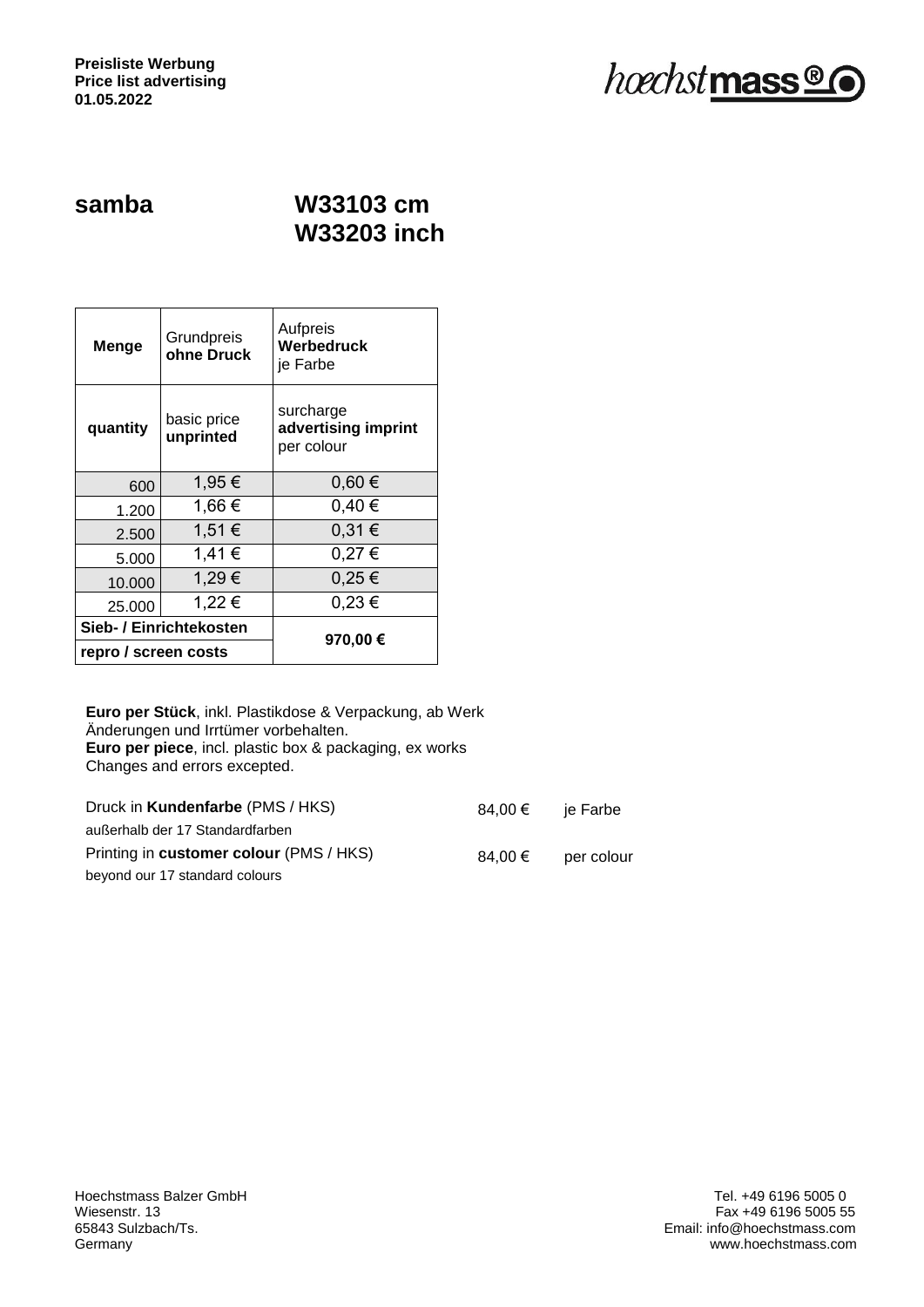hoechstmass<sup>®</sup>

#### **tango W54003**

| <b>Menge</b>            | Grundpreis<br>ohne Druck | Aufpreis<br><b>Druck Platine</b><br>je Farbe    | Aufpreis<br><b>Druck Gehäuse</b><br>je Farbe & Seite |  |
|-------------------------|--------------------------|-------------------------------------------------|------------------------------------------------------|--|
| quantity                | basic price<br>unprinted | surcharge<br>printing center disc<br>per colour | surcharge<br>printing case<br>per colour & side      |  |
| 300                     | 2,93€                    | $0,35 \in$                                      | 0,45€                                                |  |
| 600                     | 2,80 €                   | $0,25 \in$                                      | 0,34€                                                |  |
| 1.200                   | 2,60 €                   | 0,18€                                           | 0,27€                                                |  |
| 2.500                   | 2,42€                    | 0,16€                                           | 0,25€                                                |  |
| 5.000                   | 2,36 €                   | 0,14€                                           | $0,24 \in$                                           |  |
| 10.000                  | 2,29€                    | 0,13€                                           | $0,23 \in$                                           |  |
| 25.000                  | 2,21€                    | 0,12€                                           | 0,22€                                                |  |
| Sieb- / Einrichtekosten |                          |                                                 |                                                      |  |
| repro / screen cost     |                          | 88,00 €                                         | 88,00€                                               |  |

| Druck in Kundenfarbe (PMS / HKS)        | 78.00 € | ie Farbe   |
|-----------------------------------------|---------|------------|
| außerhalb der 17 Standardfarben         |         |            |
| Printing in customer colour (PMS / HKS) | 78.00 € | per colour |
| beyond our 17 standard colours          |         |            |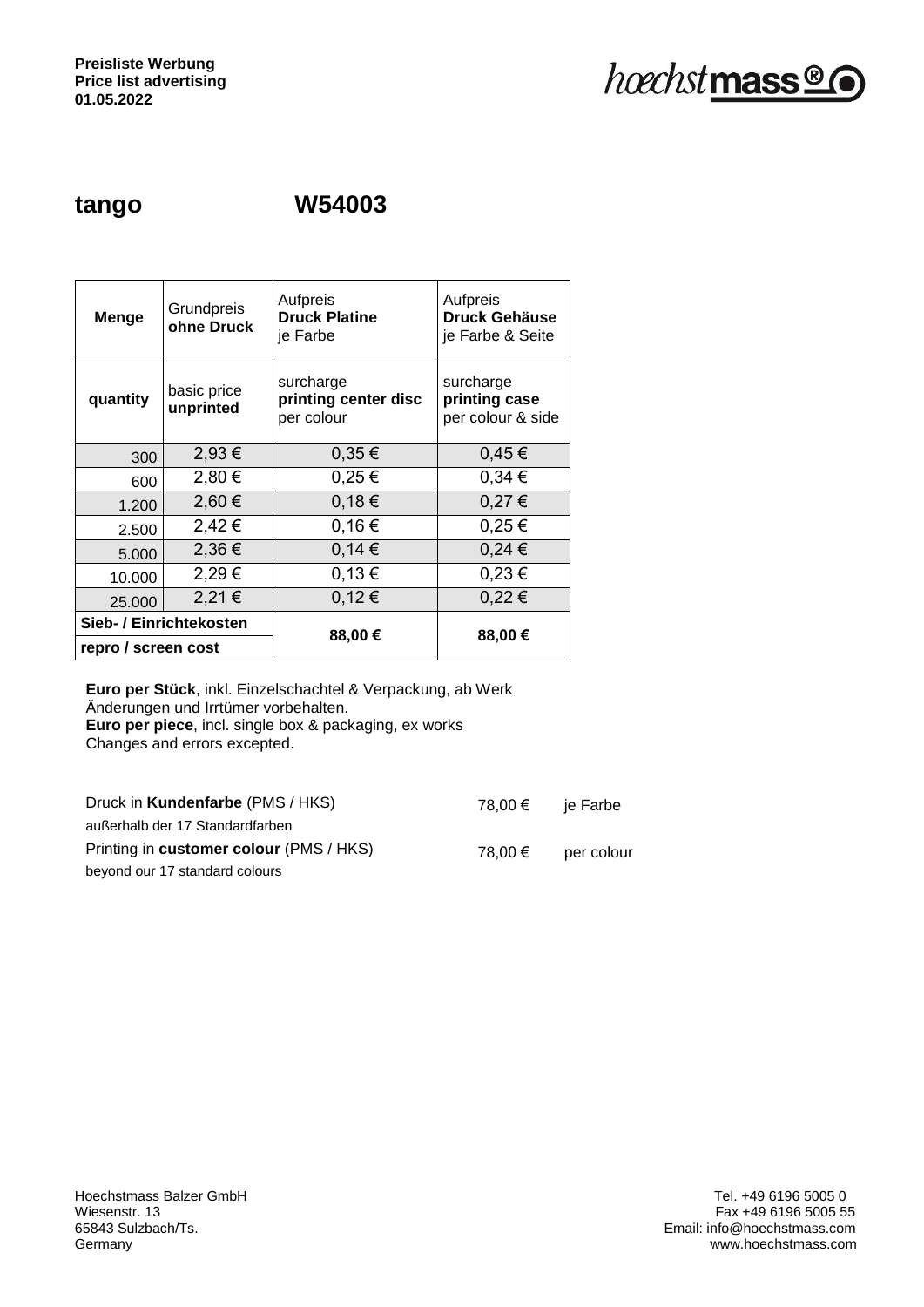

#### **sanaflex W92103-MED cm/cm W92203-MED cm/inch**

| Grundpreis<br>Menge<br>ohne Druck |                          | Aufpreis<br><b>Druck Platine</b><br>je Farbe    |  |
|-----------------------------------|--------------------------|-------------------------------------------------|--|
| quantity                          | basic price<br>unprinted | surcharge<br>printing center disc<br>per colour |  |
| 1.200                             | 2,17€                    | 0,19€                                           |  |
| 2.500                             | 1,82 €                   | 0,18€                                           |  |
| 5.000                             | 1,68€                    | 0,16€                                           |  |
| 10.000                            | 1,59€                    | 0,14€                                           |  |
| 25.000                            | 1,56 €                   | 0,13€                                           |  |
| 50.000                            | 1,51 €                   | 0,12€                                           |  |
| Sieb- / Einrichtekosten           |                          | 88,00 €                                         |  |
| repro / screen costs              |                          |                                                 |  |

| Maßband mit Hakenbeschlag<br>Tape measure with <b>hook attachment</b>     | $0,33 \in$<br>$0,33 \in$ | je Stück<br>per piece |
|---------------------------------------------------------------------------|--------------------------|-----------------------|
| Druck in Kundenfarbe (PMS / HKS)<br>außerhalb der 17 Standardfarben       |                          | 84,00 € je Farbe      |
| Printing in customer colour (PMS / HKS)<br>beyond our 17 standard colours | 84,00 €                  | per colour            |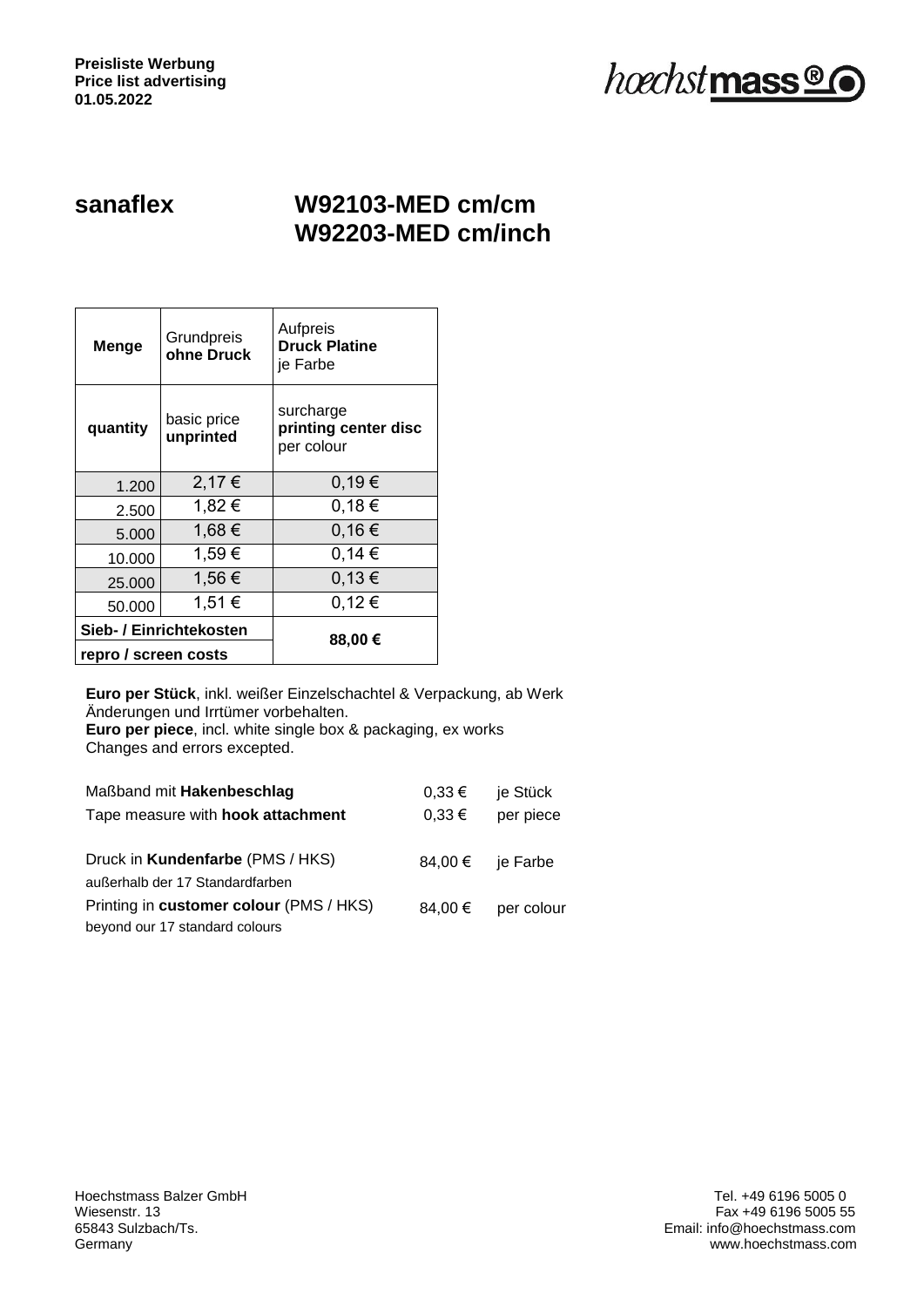

### **forma BMI W98103 cm/cm W98403 analog/analog**

| <b>Menge</b>            | Grundpreis<br>ohne Druck | Aufpreis<br><b>Druck Gehäuse</b><br>je Farbe & Seite | Aufpreis<br>bedruckter Bandanfang<br>je Farbe und Seite |  |
|-------------------------|--------------------------|------------------------------------------------------|---------------------------------------------------------|--|
| quantity                | basic price<br>unprinted | surcharge<br>printing case<br>per colour & side      | surcharge<br>printed tape start<br>per colour & side    |  |
| 300                     | 5,47€                    | 0,45€                                                |                                                         |  |
| 600                     | 5,08€                    | $0.35 \in$                                           | 0,41€                                                   |  |
| 1.200                   | 4,61 €                   | 0,27€                                                | 0,29€                                                   |  |
| 2.500                   | 4,26€                    | $0,25 \in$                                           | $0,23 \in$                                              |  |
| 5.000                   | 4,10 €                   | 0,24€                                                | 0,15€                                                   |  |
| 10.000                  | 3,87 €                   | $0,23 \in$                                           | 0,12€                                                   |  |
| 25,000                  | 3,79€                    | $0,22 \in$                                           | 0,11€                                                   |  |
| Sieb- / Einrichtekosten |                          | 88,00€                                               | 88,00 €                                                 |  |
| repro / screen costs    |                          |                                                      |                                                         |  |

| Druck in Kundenfarbe (PMS / HKS)        | 84,00 € ie Farbe |            |
|-----------------------------------------|------------------|------------|
| außerhalb der 17 Standardfarben         |                  |            |
| Printing in customer colour (PMS / HKS) | 84.00 €          | per colour |
| beyond our 17 standard colours          |                  |            |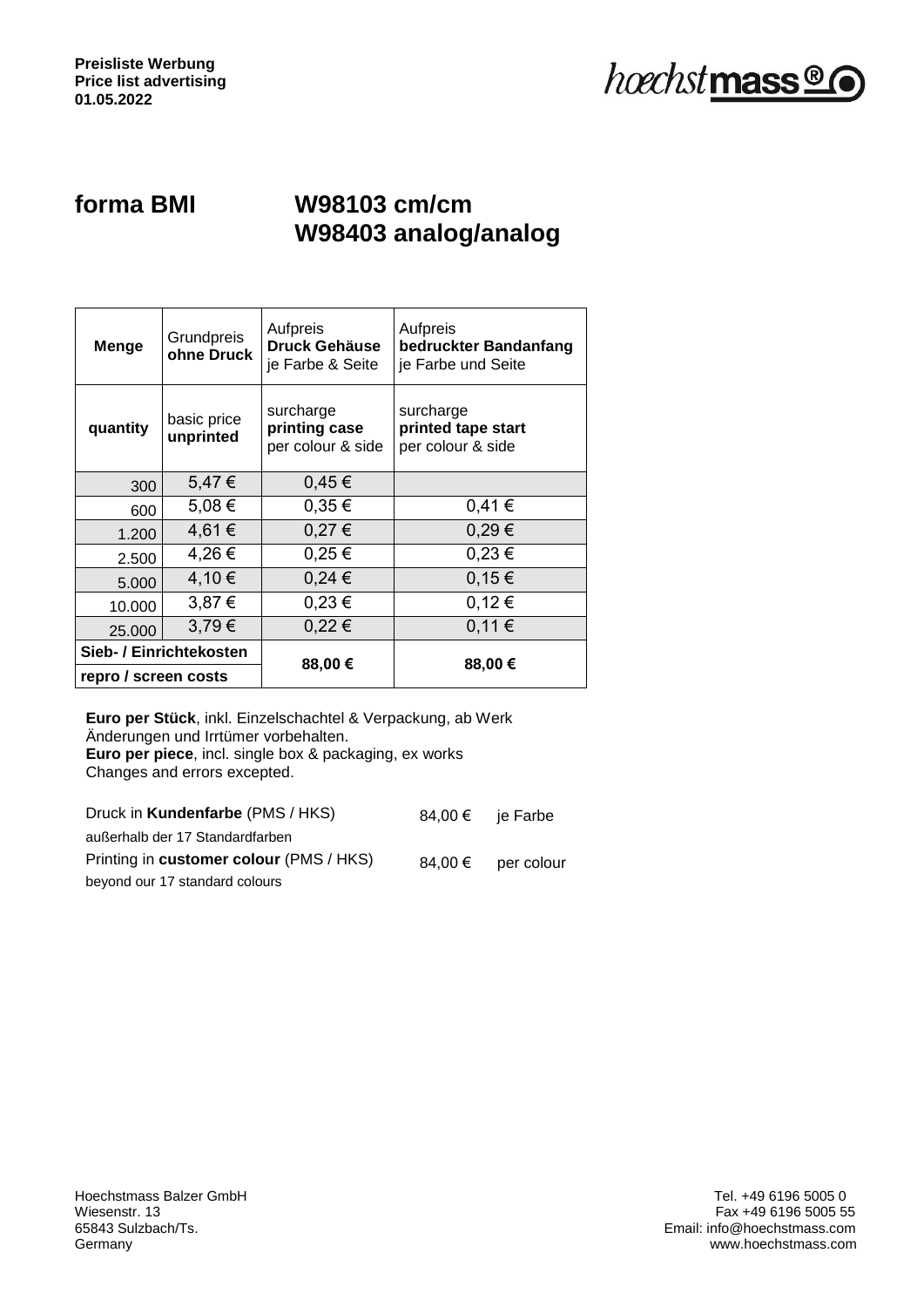

### **leo BMI W97103-BMI cm/cm W97203-BMI analog/analog**

| <b>Menge</b>            | Grundpreis<br>ohne Druck | Aufpreis<br><b>Druck Gehäuse</b><br>je Farbe & Seite | Aufpreis<br>unbedruckter<br>Bandanfang<br>beide Seiten | Aufpreis<br>bedruckter<br><b>Bandanfang</b><br>je Farbe und Seite | Aufpreis<br>Karabinerhaken<br>mit Lederband |
|-------------------------|--------------------------|------------------------------------------------------|--------------------------------------------------------|-------------------------------------------------------------------|---------------------------------------------|
| quantity                | basic price<br>unprinted | surcharge<br>printing case<br>per colour & side      | surcharge<br>unprinted tape start<br>both sides        | surcharge<br>printed tape start<br>per colour & side              | surcharge<br>snap hook with<br>leather band |
| 300                     | 8,37€                    | $0,45 \in$                                           | $0,19 \in$                                             |                                                                   | $0,77 \in$                                  |
| 600                     | 7,57€                    | $0,35 \in$                                           | $0,15 \in$                                             | 0,41€                                                             | $0,72 \notin$                               |
| 1.200                   | 6,84€                    | $0,27 \in$                                           | $0,13 \in$                                             | $0,29 \in$                                                        | $0,69 \in$                                  |
| 2.500                   | 6,28€                    | $0,25 \in$                                           | $0,11 \in$                                             | $0,23 \in$                                                        | $0,67 \in$                                  |
| 5.000                   | 6,08€                    | 0,24€                                                | $0,08 \in$                                             | $0,15 \in$                                                        | $0,66 \in$                                  |
| 10.000                  | 5,81€                    | $0,23 \in$                                           | $0,07 \in$                                             | 0,12€                                                             | $0,65 \in$                                  |
| 25.000                  | 5,65€                    | $0,22 \in$                                           | $0,06 \in$                                             | 0,11€                                                             | $0,64 \in$                                  |
| Sieb- / Einrichtekosten |                          | 88,00 €                                              |                                                        | 88,00€                                                            |                                             |
| repro / screen costs    |                          |                                                      |                                                        |                                                                   |                                             |

| Maßband mit Hakenbeschlag               | $0,33 \in$ | je Stück   |
|-----------------------------------------|------------|------------|
| Tape measure with hook attachment       | $0,33 \in$ | per piece  |
|                                         |            |            |
| Druck in Kundenfarbe (PMS / HKS)        | 84,00 €    | je Farbe   |
| außerhalb der 17 Standardfarben         |            |            |
| Printing in customer colour (PMS / HKS) | 84.00 €    | per colour |
| beyond our 17 standard colours          |            |            |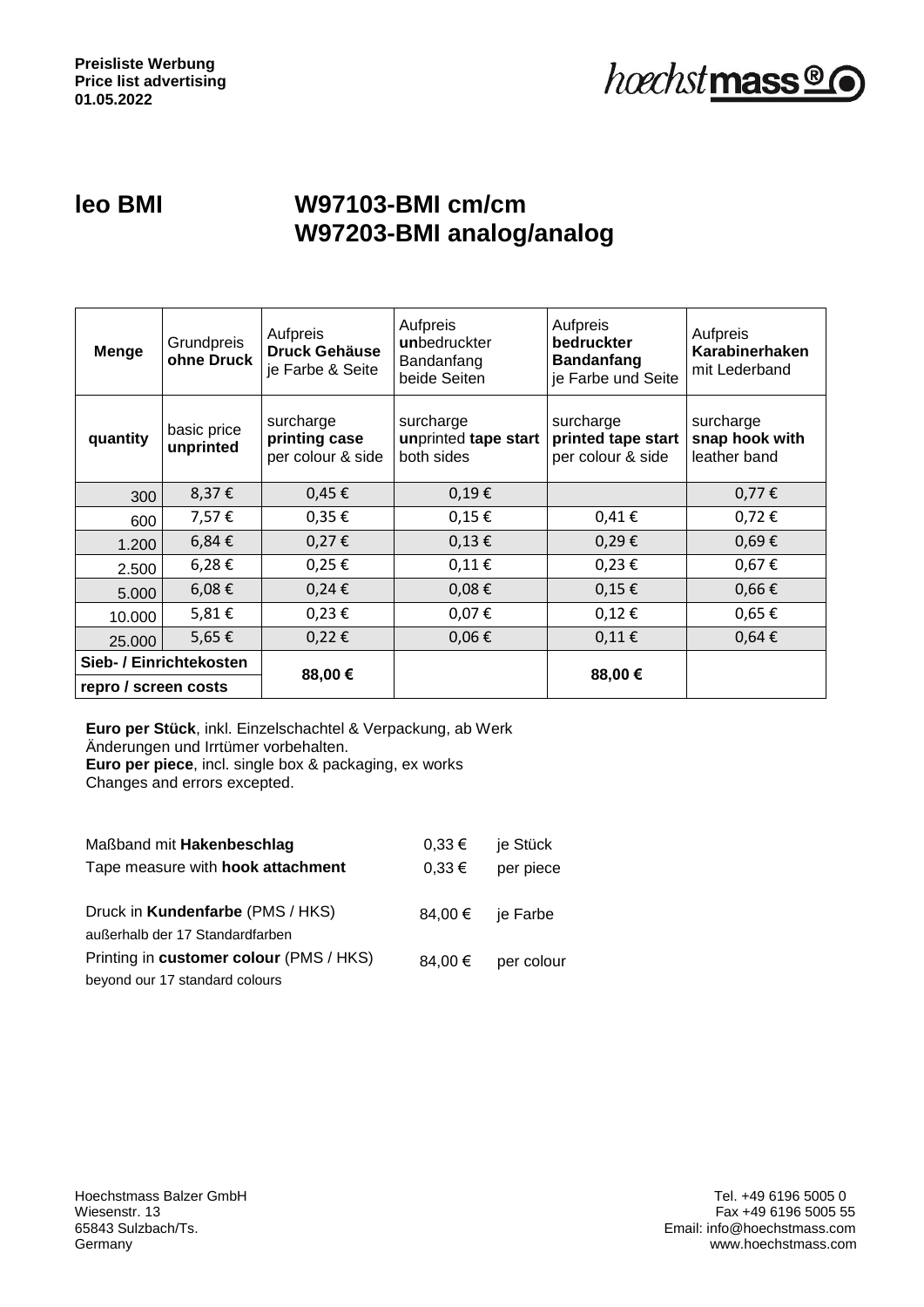

#### **minifit W32103 cm/cm W32203 cm/inch**

| Menge                                | Grundpreis<br>ohne Druck | Aufpreis<br>Werbedruck<br>je Farbe             |
|--------------------------------------|--------------------------|------------------------------------------------|
| basic price<br>quantity<br>unprinted |                          | surcharge<br>advertising imprint<br>per colour |
| 1.200                                | 2,18€                    | $0,42 \in$                                     |
| 2.500                                | 1,81€                    | 0,35 €                                         |
| 5.000                                | $0,80 \in$               | 0,19€                                          |
| 10.000                               | 0,63€                    | 0,17€                                          |
| 25.000                               | $0,60 \in$               | 0,16€                                          |
| 50.000                               | 0,56€                    | 0,14€                                          |
| 100.000                              | 0,53€                    | $0,13 \in$                                     |
|                                      | Sieb- / Einrichtekosten  |                                                |
| repro / screen costs                 |                          | 88,00 €                                        |

**Euro per Stück**, inkl. Bonbonpapier & Verpackung, ab Werk Änderungen und Irrtümer vorbehalten. **Euro per piece**, incl. candy wrapper & packaging, ex works Changes and errors excepted.

| Druck in Kundenfarbe (PMS / HKS)        |         | 84,00 € ie Farbe |
|-----------------------------------------|---------|------------------|
| außerhalb der 17 Standardfarben         |         |                  |
| Printing in customer colour (PMS / HKS) | 84.00 € | per colour       |
| beyond our 17 standard colours          |         |                  |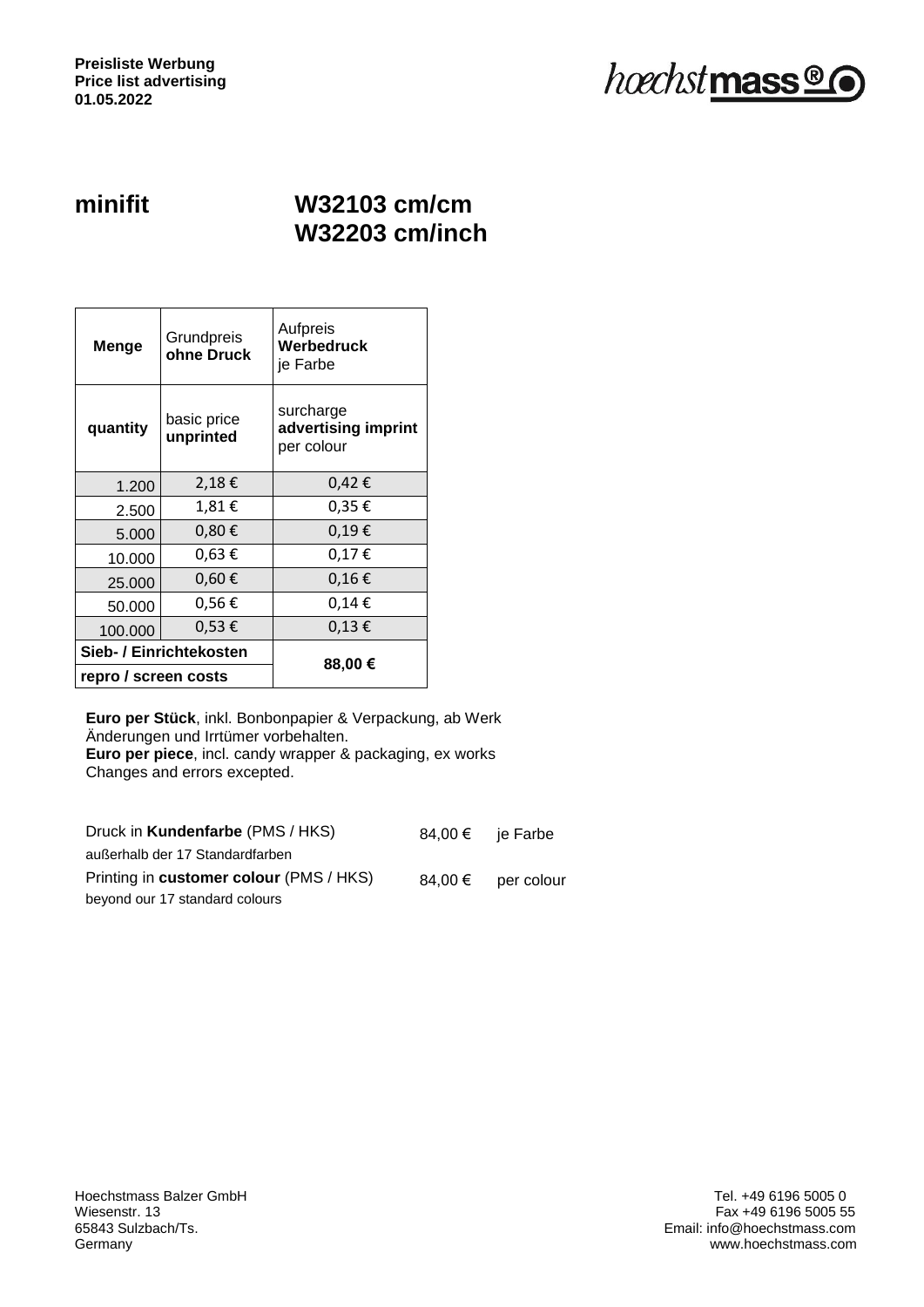

#### **bodyfit W58103 cm/cm W58203 cm/inch**

| Menge                                | Grundpreis<br>ohne Druck | Aufpreis<br>Werbedruck<br>je Farbe             |  |
|--------------------------------------|--------------------------|------------------------------------------------|--|
| basic price<br>quantity<br>unprinted |                          | surcharge<br>advertising imprint<br>per colour |  |
| 300                                  | 3,11€                    | 0,52€                                          |  |
| 600                                  | 2,90 €                   | 0,37€                                          |  |
| 1.200                                | 2,64 €                   | 0,27€                                          |  |
| 2.500                                | 2,40 €                   | $0,23 \in$                                     |  |
| 5.000                                | 2,35€                    | 0.19€                                          |  |
| 10.000                               | 2,20 €                   | 0,16€                                          |  |
| 25.000                               | 2,13€                    | 0,15€                                          |  |
| Sieb- / Einrichtekosten              |                          |                                                |  |
| repro / screen costs                 |                          | 88,00€                                         |  |

| Druck in Kundenfarbe (PMS / HKS)        |         | 84,00 € je Farbe |
|-----------------------------------------|---------|------------------|
| außerhalb der 17 Standardfarben         |         |                  |
| Printing in customer colour (PMS / HKS) | 84.00 € | per colour       |
| beyond our 17 standard colours          |         |                  |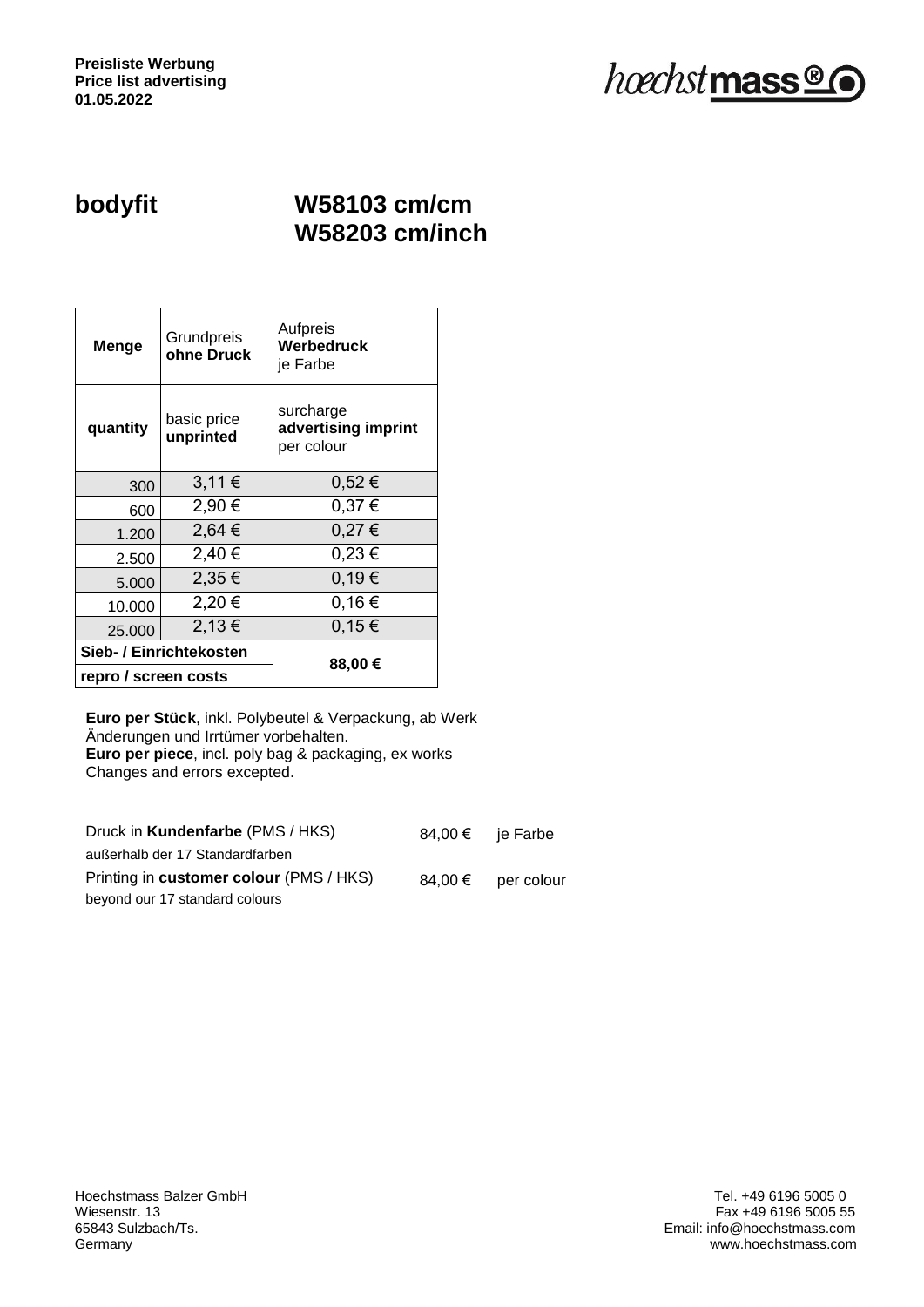

#### **minicut W46001**

| Menge                   | Grundpreis<br>ohne Druck | Aufpreis<br>Werbedruck<br>je Farbe & Seite            |  |
|-------------------------|--------------------------|-------------------------------------------------------|--|
| quantity                | basic price<br>unprinted | surcharge<br>advertising imprint<br>per colour & side |  |
| 300                     | 1,82 €                   | 0,43€                                                 |  |
| 600                     | 1,31 €                   | 0,34€                                                 |  |
| 1.200                   | 1,12€                    | $0,26 \in$                                            |  |
| 2.500                   | 1,00 €                   | $0,24 \in$                                            |  |
| 5.000                   | 0,94€                    | $0,23 \in$                                            |  |
| 10.000                  | 0,92 €                   | $0,22 \in$                                            |  |
| 25.000                  | 0,91€                    | 0,19€                                                 |  |
| 50.000                  | 0,90€                    | 0,19€                                                 |  |
| Sieb- / Einrichtekosten |                          |                                                       |  |
| repro / screen costs    |                          | 88,00€                                                |  |

| Druck in Kundenfarbe (PMS / HKS)        | 84,00 € ie Farbe |            |
|-----------------------------------------|------------------|------------|
| außerhalb der 17 Standardfarben         |                  |            |
| Printing in customer colour (PMS / HKS) | 84.00 €          | per colour |
| beyond our 17 standard colours          |                  |            |